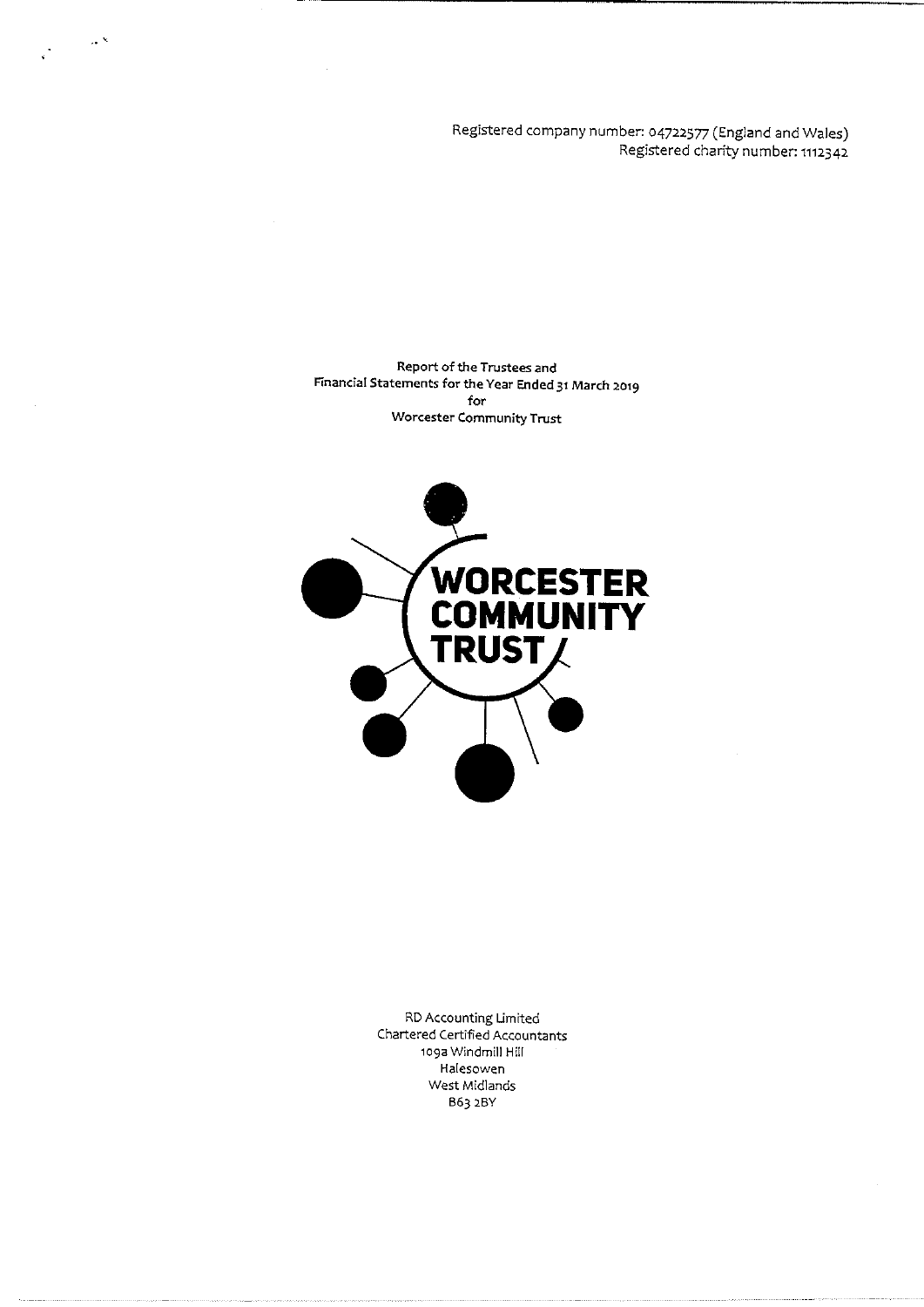$\bar{z}$ 

Charity Reference and Administrative Details  $\mathbf{1}$ Trustees' Annual Report  $2 - 6$ independent Examiner's Report  $\overline{7}$ Statement of Financial Activities  $\bf 8$ Balance Sheet  $\mathsf g$ Statement of Cash Flows 10 Notes to the Financial Statements 11-20

Page

 $\sigma_{\rm{eff}}$ 

 $\mathcal{A}$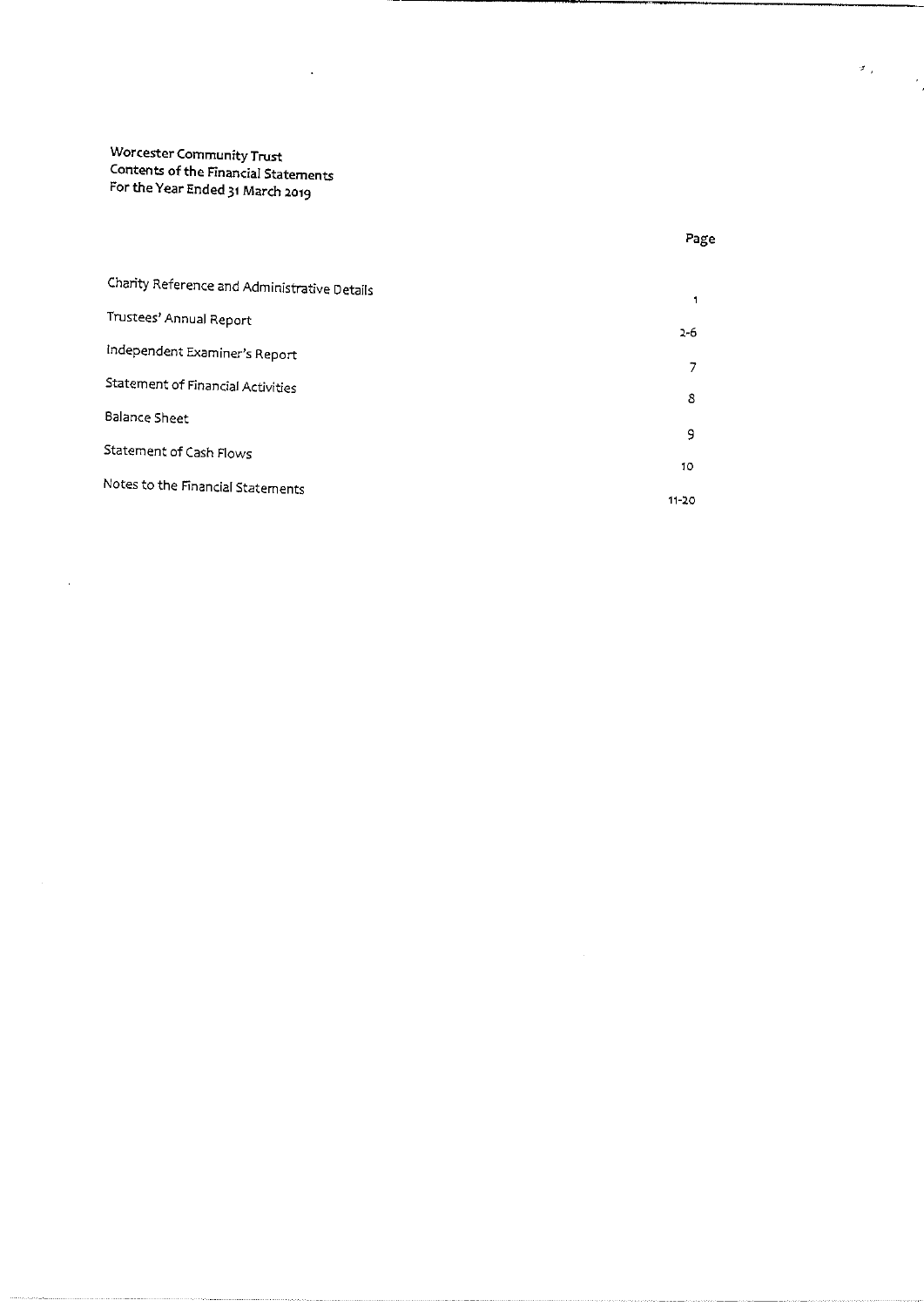$\frac{1}{\sqrt{2}}\left(1-\frac{1}{2}\right)^{\frac{1}{2}}$ 

 $\ddot{\phantom{a}}$ 

| Charity registration number | 1112342                                                                                                                                                                                                                                                                                              |
|-----------------------------|------------------------------------------------------------------------------------------------------------------------------------------------------------------------------------------------------------------------------------------------------------------------------------------------------|
| Company registration number | 04722577                                                                                                                                                                                                                                                                                             |
| <b>Trustees</b>             | Adam Cedric Hudson Scott<br>Robert Ian Sykes<br>George William Davidge<br>Claire Louise Thompson<br>Richard Alfred Soper-Chair<br>Josephine Constance Hodges<br>David John Pickering<br>Bridget Lee Brickley<br>Heather Mary Beer - appointed 17.05.18<br>Bronislava Mansellova - appointed 21.09.18 |
| Registered office           | The Green Centre<br>Gresham Road<br>Dines Green<br>Worcester<br>Worcestershire<br>WR <sub>2</sub> 5QS                                                                                                                                                                                                |
| Independent examiner        | RD Accounting Limited<br>109a Windmill Hill<br>Halesowen<br>West Midlands<br>B63 2BY                                                                                                                                                                                                                 |
| Management personnel        | CEO - Faith Sanderson<br>Director of Business Development - Ruth Heywood<br>Operations Manager - Mark Steadman                                                                                                                                                                                       |
| <b>Bankers</b>              | Lloyds PLC<br>4 The Cross<br>Worcester<br>Worcestershire<br>WR13PY                                                                                                                                                                                                                                   |
|                             |                                                                                                                                                                                                                                                                                                      |

 $\bar{1}$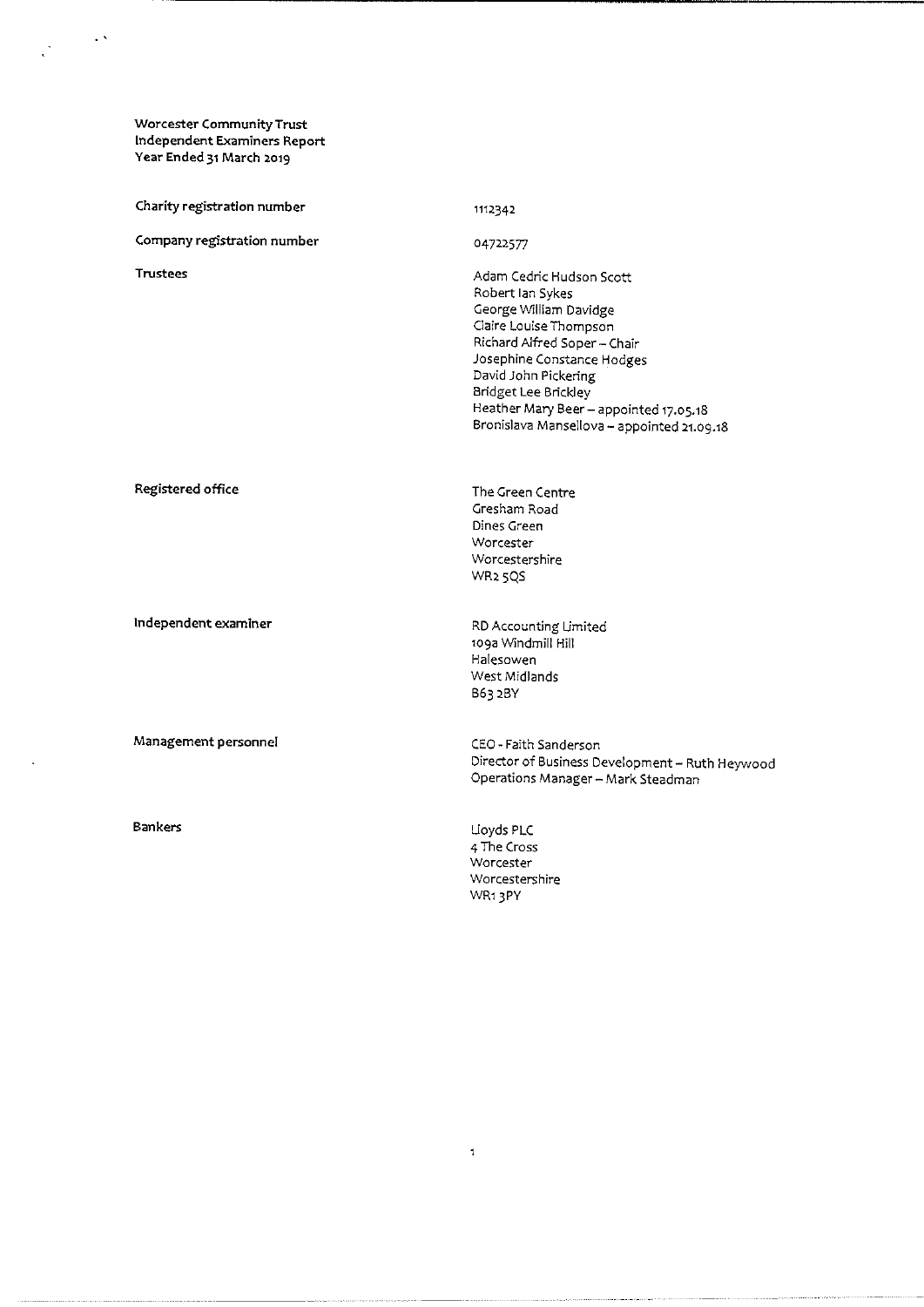The Trustees who are also directors of the charity for the purposes of the Companies Act 2006, present their<br>report and the audited financial statements of the charity for the year ended 31 March 2019. The trustees have Charities" (FRS 102) in preparing the annual report and financial statements of the charity. adopted the provisions of the Statement of Recommended Practice (SORP) "Accounting and Reporting by

The charity is constituted as a company limited by guarantee and is, therefore, governed by a memorandum and<br>articles of association (incorporated 3 April 2003). The Articles were amended in March 2010 to define the "area

#### Objectives and activities

As defined in the Trust's Memorandum and Artides the objects of the charity are:

- To promote the benefit of the inhabitants of Worcester City ("The area of Benefit") in line with The<br>Equality Act 2010, without distinction of age, sex, sexual orientation, disability, marriage and civil î. partnership, gender reassignment, religion or belief, maternity and pregnancy, by associating together with the inhabitants and the local authorities, voluntary or other organisation in a common effort to advance education
- To establish or secure the establishment of community facilities and to maintain and manage the same whether alone or in cooperation with any local authority or other person or body. Ensuring our work delivers our aims The ii.

Social Strategy<br>The Trusts aim is to support the wellbeing of the communities that surround our community centres. Our particular expertise is with young people (for example holiday play scheme, youth clubs, etc..), older people (for example snack and chat), women (JOY and DAWN projects), employment support (skills training in our 'Buildin

Financial Strategy<br>The Trusts new business plan for 2018-2022 sets out the financial strategy for the Trust which involves raising the level of lettings income to £315,000 pa over the life of the plan; increasing the net income associated with project<br>work by £40,000 and make savings on operation costs, mainly energy costs of £20,000. This will be achieve

How our activities deliver public benefit<br>Worcester Community Trust manage 6 community centres in Worcester and run a range of community projects, which aim to change the lives of people every day. The community centres are in the areas which face greatest inequality but offer great facilities for social, leisure and sporting activity for the local community. The community that feel socially isolated, support to those experiencing domestic abuse and skills and training development, including construction skills. Community work is the core of all centres, providing an outlet and 'safe haven' for residents nearby, operated by people they trust and who understand their problems and needs.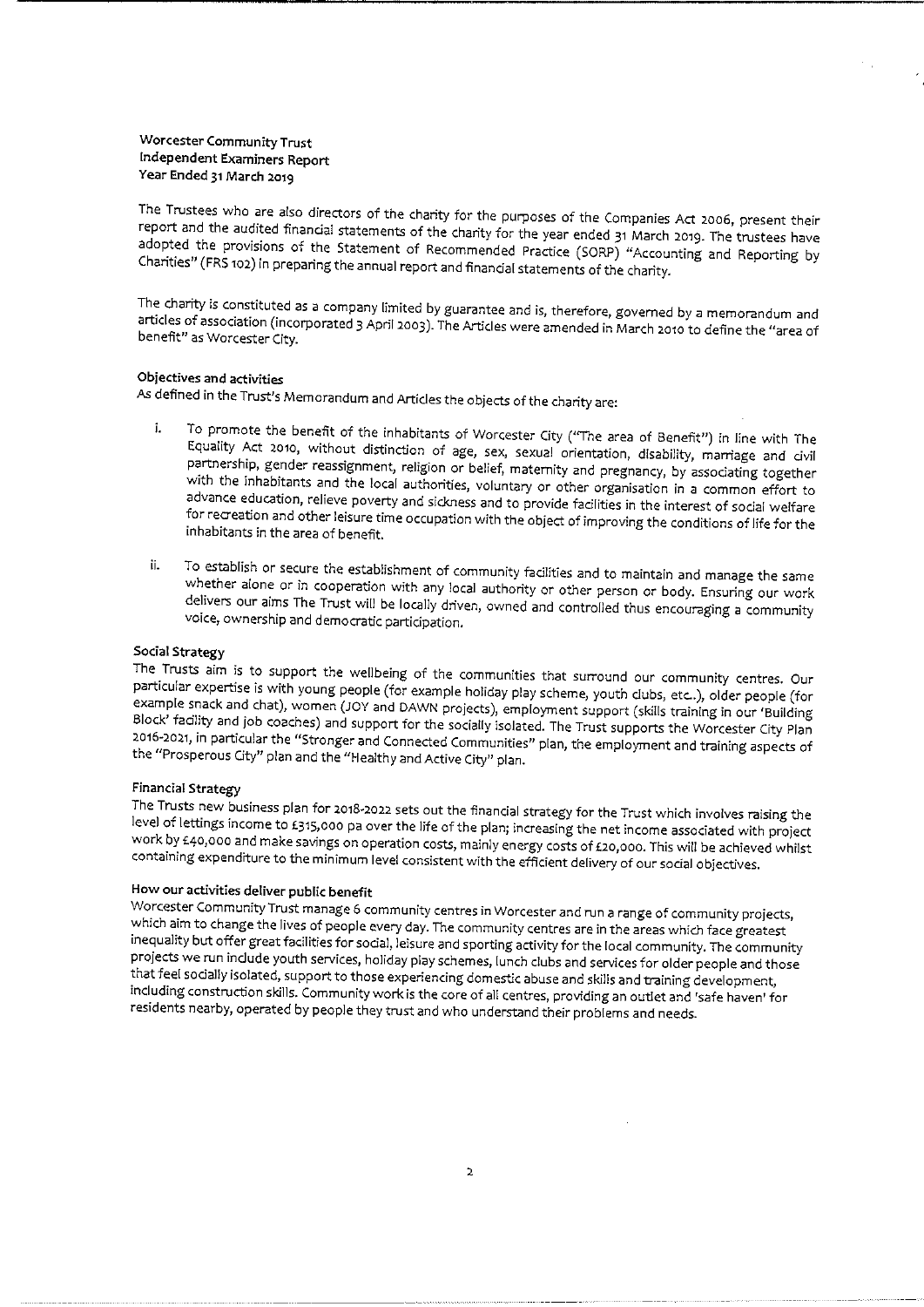Strategic Report

 $\epsilon$   $\lambda$ 

#### Measurement of achievements and performance

We measure our achievement and performance by the number of people we reach and those who are involved in activities within their communities. We also use qualitative outcome measurement tools such as Outcome Stars to understand the impact we have on the lives of individuals. Projects also have their own set outcomes as defined with funders, which are assessed on an ongoing basis to ensure projects are on track and delivering.

#### Community hub use

The 6 community hubs and facilities were used throughout the year by numerous local organisations and dubs providing a valuable focal point and resource for the local community. The hubs are let out to <sup>a</sup> range of customers who run social activities, fitness activities, preschool nurseries, adult education classes, local churches, after school groups and football training at KCV. These activities are mainly for the local communities, but the hubs are also let out as meeting and training venues to local businesses. Lettings income in 2018/19 was £258,416 (2017/18: f249,036).

#### Community Projects

Youth work - The WCT youth team deliver open access youth sessions, offering arts, sports and cooking activities to engage with young people who are most in need of positive interaction. The young people may be facing family, peer, school and sodal issues and the support and guidance provided enables them to make positive choices for their future.

<sup>457</sup> youth sessions were delivered in the year with <sup>6617</sup> attendances at these sessions. In zo18 /19 the youth sessions provided an extended and engaging summer program supporting young people, with joined up working across the City with other groups and providers.

KidzPlay - provides structured play activities for children aged 5-12 years in the school holidays from the community hubs. This year, <sup>35</sup> days of play provision reached over 499 children, most in receipt of pupil premium and many with additional needs. The scheme this year provided n4o packed lunches to young people attending Kidzplay. The scheme continues to provide support and opportunities to young people across Worcester who may not otherwise get <sup>a</sup> chance to take part in Summer activities. This year Kidzplay had <sup>a</sup> positive Ofsted inspection with the Horizon inspected club receiving Ofsted compliant, the project has had positive Ofsted visits to all the hubs the scheme delivers from.

After School clubs for 5-10-year olds started in September 2018 at all our hubs which have been very popular, some at capacity as soon as they started. The dubs are funded through Children in Need and are targeted within areas of highest need in Worcester. The sessions are structured, and young people have been on an 'around the World and sports' theme this year, with children getting <sup>a</sup> healthy snack within the sessions. This year we have delivered 107 after school clubs, supporting 180 young people - resulting in 1720 attendances.

DAWN - the DAWN project supports women who have experienced or who are experiencing domestic abuse, providing individual support to enable women to make informed decisions and changes. 111 women left their abusive relationship as <sup>a</sup> result of being involved with the DAWN project in the year and <sup>153</sup> children at risk are leading safer lives. The number of referrals for DAWN has increased by nearly 40% and this number is growing. This year has seen additiona( funding which has enabled targeted projects for the BAME community and the formation of <sup>a</sup> survivor's support network for those who have experienced domestic abuse.

JOY - the JOY project supports women to build their confidence and support them into training, volunteering and employment. The JOY project has successfully completed its first phase of delivery this year securing additional funding from the Lottery Community Fund for an additional 3 years to support women. During the first phase of JOY, which has now completed, zo5 women improved and sustained their self-confidence, 437 women took part in training where they gained a certificate for completing courses, <sup>78</sup> became volunteers and 59 went into accredited training or gained employment.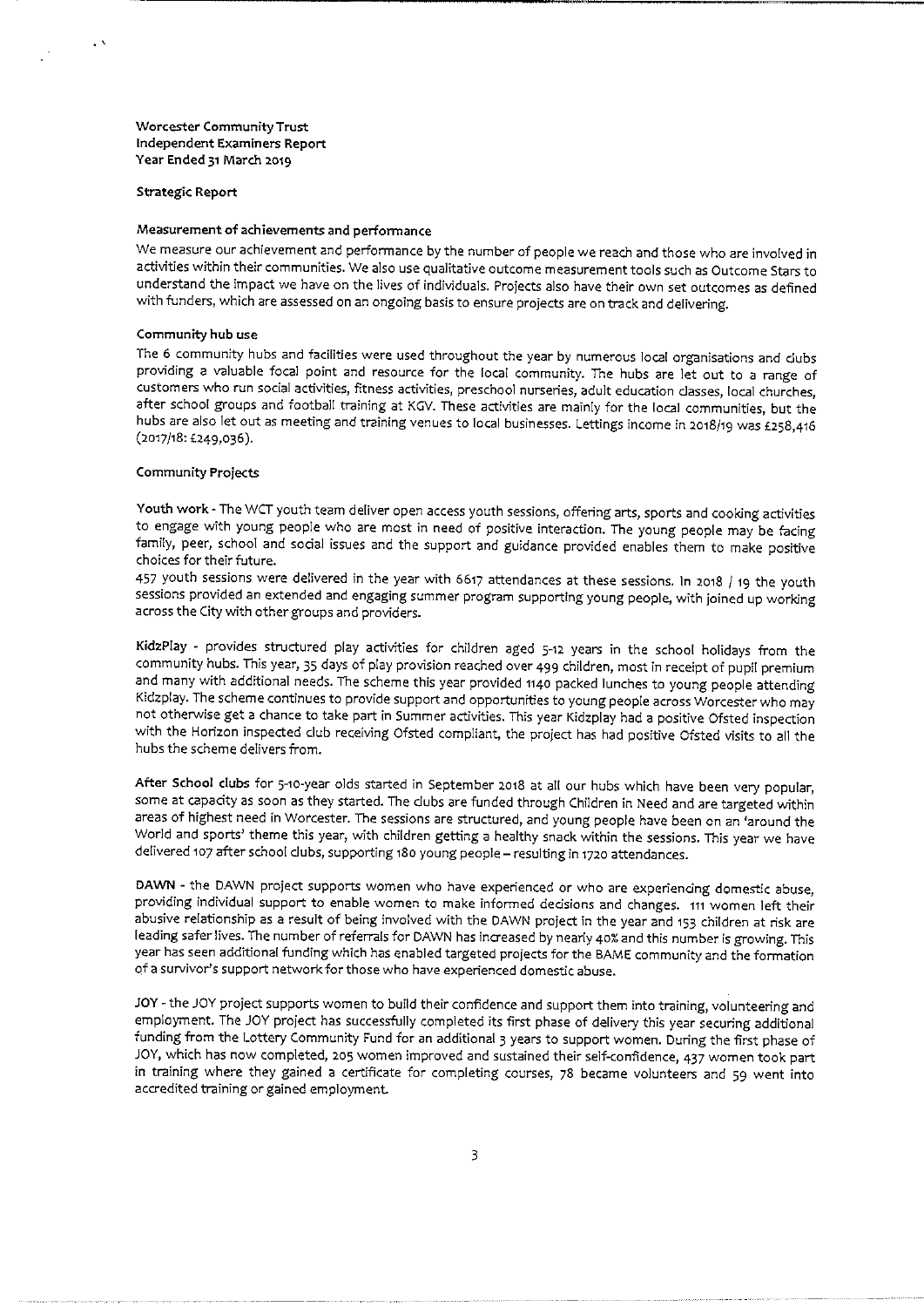Community Connectors - is a project connecting people who are socially isolated to professional services and to<br>each other, most of these clients have low level mental health or long-term abusies', by Ni is funded through the National Lo each other, most of these clients have low level mentain gh the National Lottery Community Fund, which has enabled sessions to run from each of the<br>gh the National Lottery Community Fund, which has enabled sessions to run from each of the<br>s in Worcester, this year enabling 1754 I community hubs in Worcester, this year enabling 1754 people to attend groups, activities and events, with 368<br>People reporting they feel less isolated with a 174 people feeling more confident to assessed in the year of ' people reporting they feel less isolated with a 174 people feeling more confident to access health and other services. The project has also enabled 41 people to take on volunteering roles within connectors and taking a mor

Older people and wider community projects - 1890 'snack and chat' healthy lunches were served to older people<br>in the year and 19 trips were successfully organised. Together with Age UK we be an the year and 19 trips were successfully organised. Together with Age UK we have reconnected socially isolate<br>and lonely older people to the social activities that they enjoy. The reconnections project werkens and the so and forlery ofder people to the social activities that they enjoy. The reconnections project workers supported<br>People in this way during the year. 78% of service users scored their satisfactions house a fall people in this way during the year. 78% of services that they enjoy. The reconnections project workers supported 79<br>Out of 10, with almost 47% scoring their satisfaction level at 10/10.

The Building Block - During the year, our<br>Card training The Building Block - During the year, our construction skills training centre delivered the construction skills (CSCS)<br>card training course, giving accredited training to 55 people, 9 of whom gained employment as a result. year. A further 444 people gained additional skills through attending courses at the Buildinal accreditations thi<br>bricklaying, plumbing and electrical training, that is double the ding courses at the Building Block in wood funding for CSCS came to an end in December 2018 so the skills centre has taken on additional accreditations this the Building Block gained centre approval from LOGIC and City and Guilds to start delivering accredited training bricklaying, plumbing and electrical training, that is double the amount compared to the previous year. This year courses, helping to offer a wider range of courses on offer from the skills centre. The Building Block has grow<br>Significantly in the last year, with the great support and help from its volunteers and such a Building Block significantly in the last year, with the great support and help from its volunteers and centre manager.

Worcester Community Trust continues to deliver the BBO Job Coaches from its centres, with 2 job coach<br>Supporting people to go into employment or training. This project is injuried. ' sapporung p<br>Community F Fund ple and to is Community Fund and is administered across Worcestershire by Vestia. The scheme has a specific focus on those saw 83 new clients, 16 into education and training, 11 into job search and 21 into employment. induding ncluding those that may be claiming JSA, ESA, Universal Credit or Income Support. This year<br>into education and training, 11 into job search and 21 into employment. is year

#### Volunteers

We hour could of thei not time achiev eve any of our work without the support of over 60 volunteers giving us an average of 600<br>every month. The financial value of this contribution was at least factor of a verage of 600 main value is the love and support given by the volunteers to those who use the Trust's facilities. hours of their time every month. The financial value of this contribution was at least  $\tilde{L}$ 55,000 for the year, but the

#### Financial Review

and Letting overhea income remains the main contributor to unrestricted funds to support the ebb and flow of project activit<br>head costs. This year's lettings income increased a 3% to see 0. costs. This year's lettings income increased 3.8% to £258,416. This is below our aspirations, but the<br>sto seek ways to maximise future lettings income. trust continues to seek ways to maximise future lettings income.

tgo, ooo we General unrestricted reserves had a deficit of £24,171. This is mainly due to accrued maintenance charges of<br>£30,000 we expect to receive from Worcester City Council which had the corrued maintenance charges of £30,000 we expect to receive from Worcester City Council, which had not been budgeted for. As a result, our<br>Unrestricted funds have fallen to £121.632. The present climate facation is a mudgeted for. As a result, our the reduction funds have fallen to £121,632. The present climate for third sector organisations is very tight due to<br>in local authority funding and the economic situation affecting grant giving trusts. the reduction in local authority funding and the economic situation affecting grant giving trusts.

#### Investment policy and objectives

The curren been achieve The current investment policy is to raise cash reserves to the equivalent of 3 months running costs. Once this ha:<br>been achieved the Trust will consider what mix of cash and near-cash investments would most appropriately m

#### Reserves policy

The Trustees aim to raise free reserves in unrestricted funds to a level that equates to a minimum of three months variations in staffing and overhead costs in the medium term but may wish to raise the target to <sup>6</sup> months total annual expenditure. The Trustees consider that this level will provide enough funds available to cover expenditure in the longer term. At the end of March 2019, the balance held as unrestricted cash funds was<br>£120,648 compared to three months expenditure of £206,000. £120,648 compared to three months expenditure of £206,000.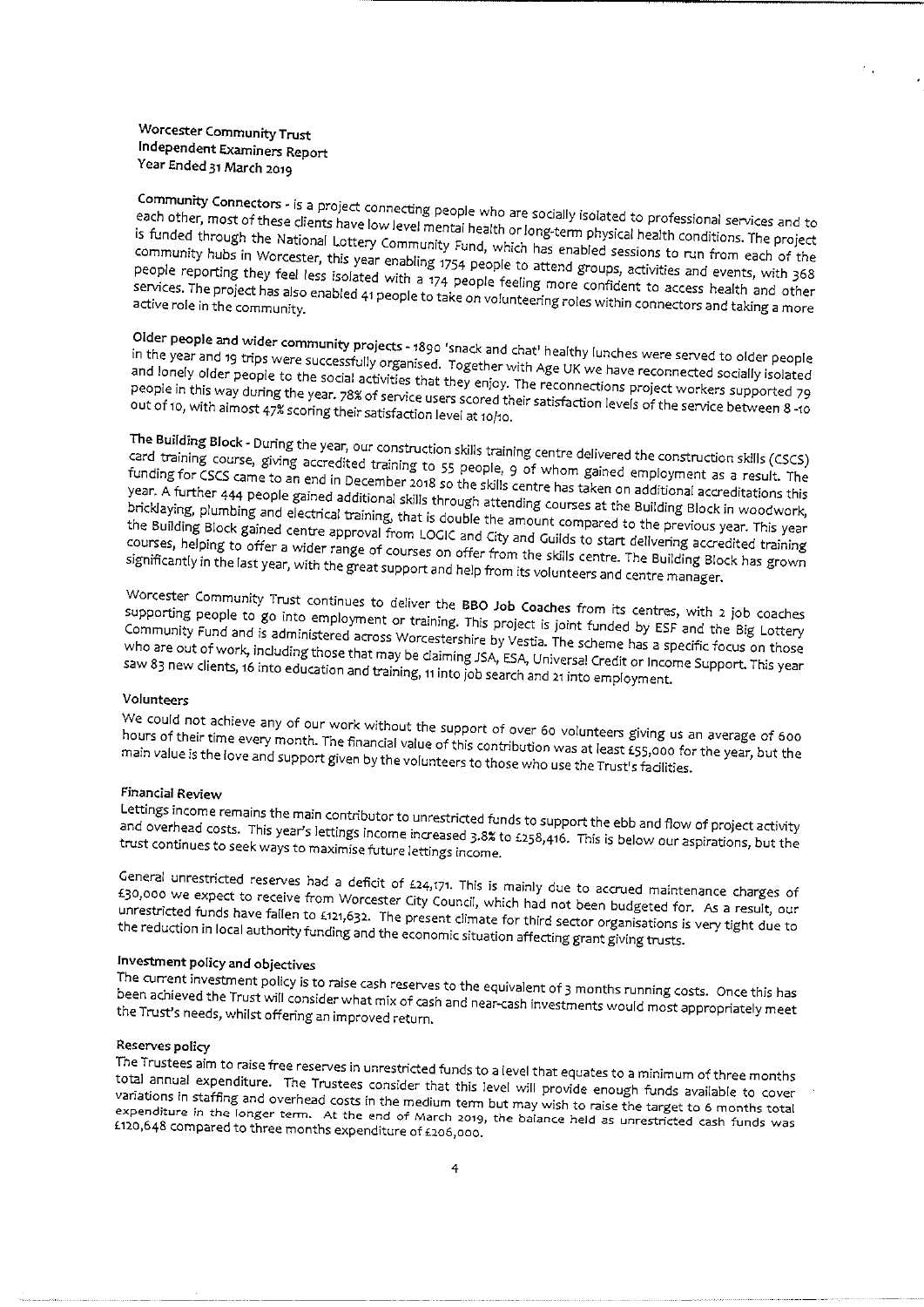#### Going Concern

At the date of approving these financial statements the Trustee's believe the charity to be <sup>a</sup> going concern and management accounts are being prepared on <sup>a</sup> monthly basis to monitor the charities reserves position to ensure this is appropriate. The Trustees are acutely aware of the challenges that the current level of reserves poses.

#### Plans for the future

We will continue to manage the community hubs for the benefit of the local community and we will continue to provide services for children and families, young people, older people, the sodaliy isolated and those needing support to access services, employment or through their experience of domestic abuse.

We will continue to be an umbrella for projects identified by our community members that will improve their health and weilbeing in general terms and where we can offer support that helps them to do more. We will be focusing on Mental Health support in this coming year, continuing our work addressing sodal isolation in Worcester and importantly - bringing people together.

Our Business Plan for 2018-2022 builds on the strength of our community hubs to develop strong partnerships to maximise the use of the hubs, including developing city-wide specialisms for 3 of them. It also plans to strengthen the senior team and the Trustee base.

wCT board of trustees will be recruiting for additional trustees to join the board to fill skills gaps around fundraising, facility management and business development. The CEO will lead development <sup>a</sup> number of key projects that will be commissioned by 1st April 2020, to include Positive Activities and Social Isolation and Loneliness. The CEO will also ensure that opportunities surrounding business development and other funding opportunities are explored to ensure our strategic vision for Plan 2022 is on target. Development plans will be implemented to build opportunities and capacity to deliver additional Skills and Construction qualifications at the Building Block to supply demand and create <sup>a</sup> diversified income stream to support community delivery.

#### Structure, Governance and Management

#### Recruitment and appointment of new trustees

The trustee recruitment process is carried out by existing trustees on behalf of the members of the Trust. The minimum number of trustees is S; there is no maximum number of trustees that can be appointed but current practice is to limit the maximum number to 12. Trustees may serve for 3 years after which they may put themselves forward for re-appointment.

#### Governance

All Trustees give their time freely and no Trustee remuneration was paid within the year. Trustees have provided details of all relevant interests and registered them with the Chief Executive Officer. At the start of each Trustee Board meeting any possible conflicts of interest have been requested and noted. Where <sup>a</sup> conflict of interest has existed, that Trustee has withdrawn from the discussion or decision. At the Board meetings, Trustees agree the broad strategy and areas for activity for the Trust, Induding consideration for reserves, risk management, policies and performance. Day to day administration is delegated to the Chief Executive Officer or, in her absence, any other staff member or members as deemed appropriate by the Trustees. Trustees are offered training opportunities as appropriate and have an annual strategy away days.

#### Induction and training of new trustees

On appointment a new trustee signs a disqualification form to ensure their eligibility to be <sup>a</sup> trustee. The induction process involves meetings with the Chair and the trustees, Chief Executive Officer, Senior Management Team and other staff members as deemed appropriate by the Trustees. An information pack provides <sup>a</sup> copy of the Memorandum and Articles, the most recent set of approved accounts, a copy of Charities Commission "Essential Trustee" and copies of any other documents deemed necessary.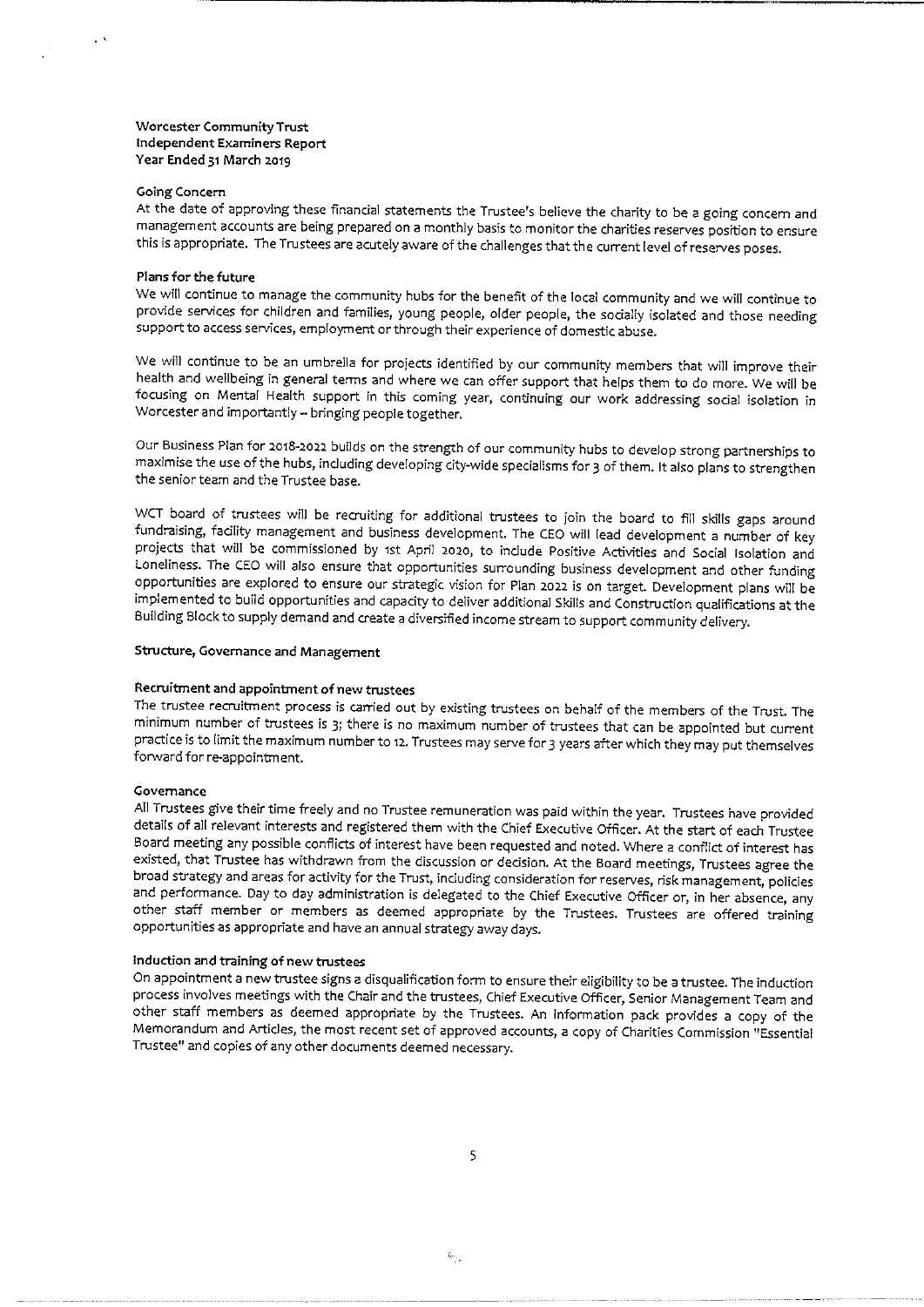### Management Structure

Ruth Heywood will become CEO from Summer 2019. The CEO will be supported by the management team,<br>consisting of Operations Manager, Mark Steadman, Tracey Chance, Finance Officer and Christine Heywood, Hub<br>Team Manager. Ther consisting of Operations Manager, Mark Steadman, Tracey Chance, Finance Officer and Christine Heywood, Hub

Board Meetings are hosted bi-monthly and regular subcommittees for finance are hosted.

The (Remuneration) committee has delegated authority to ensure that remuneration arrangements support the<br>strategic aims of the Trust so that remuneration packages are financially viable, encourage good performance anc<br>mot eration packages are financi mouvate and retain staff. The committee takes external advice when recruiting senior staff and in benchmance a<br>Pay, which was last done in 2015. of minite are nosted.<br>that remuneration arrangements support that remuneration arrangements support that<br>ally viable, encourage good performance are

There is an aspiration to host regular business development sub-committees to ensure progress towards plan

#### Trustees' responsibilities

The trustees, who are also directors of the charity for the purposes of company law, are responsible for preparin<br>the Trustees' Annual Report and the financial statements in accordance with analisable for ................. end thus deels. Annual Report and the financial statements in accordance with applicable law and United Kingdom<br>Accounting Standards (United Kingdom Generally Accepted Accounting Dr. 2001) Accounting Standards (United Kingdom Generally Accepted Accounting Practice).

Company law requires the trustees to prepare financial statements for each financial year, which give a true and<br>fair view of the state of affairs of the charitable company and of the insured in the state of the strue and fair view of the state of affairs of the charitable company and of the incoming resources and application of resources, including the income and expenditure, of the charitable company for that period. In preparing these fi The view of the state of affairs of the charitable company and of the incoming resources, including the income and expenditure, of the charitable company for that period. In preparing these financial statements, the truste

- 
- select suitable accounting policies and then apply them consistently;<br>observe the methods and principles in the Charities SORP 2015 (FRS 102);<br>make judgements and estimates that are reasonable and prudent;
- 
- 
- departure state whether applicable UK Accounting Standards have been followed, subject to any material<br>departures disclosed and explained in the financial statements;<br>prenare, the financial state departures disclosed and explained in the financial statements;
- prepare the financial statements on the going concern basis unless it is inappropriate to presume that the charitable company will continue in operation.

The trustees are responsible for keeping adequate accounting records that disclose with reasonable accuracy at<br>any time the financial position of the charitable company and enable there to disclose with reasonable accuracy comply with the Companie position of the charitable company and enable them to ensure that the financial statement<br>panies Act 2006. They are also recognitive form to ensure that the financial statement compry with the Companies Act<br>company and hence for taking re company and hence for taking reasonable steps for the prevention and detection of fraud and other irregularities.

In so far as the trustees are aware:

- there is no relevant audit information of which the charitable company's auditor is unaware; and  $\bullet$
- relevar trustees have taken all steps that they ought to have taken to make themselves aware of any<br>ant audit information and to establish that the auditor is aware of that information. audit informatic

as In approving company directors, the Trustees' Annual Report, we also approve the Strategic Report induded therein, in our capacit<br>irectors, on 3 September 2019. and signed on the board's behalf by: as company directors, on 3 September 2019. and signed on the board's behalf by:

Richard Alfred Soper, Trustee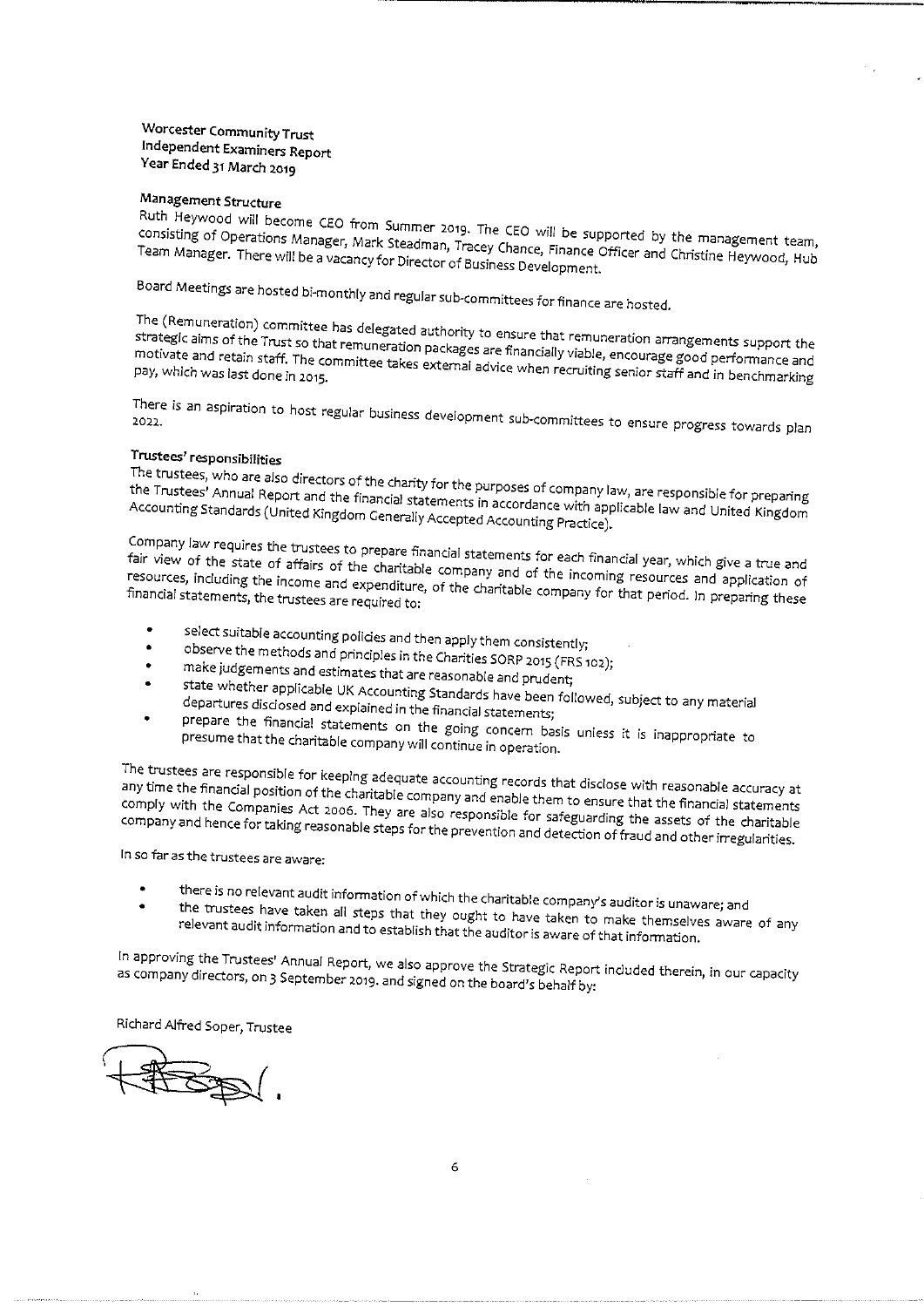Independent examiners report to the Trustees of Worcester Community Trust ("the Company")

<sup>I</sup> report to the charity trustees on my examination of the accounts of the Company for the year ended <sup>31</sup> March 2019.

#### Responsibilities and basis of report

As the charity trustees of the company (and also its directors for the purposes of company law) you are responsible for the preparation of the accounts in accordance with the requirements of the Companies Act 2oo6 ('the 2oo6 Act').

Having satisfied myself that the accounts of the company are not required to be audited under Part <sup>16</sup> of the 2oo6 Act and are eligible for independent examination, <sup>I</sup> report in respect of my examination of your company's accounts as carried out under section 145 of the Charities Act 2011 ('the 2011 Act'). In carrying out my examination I have followed the Directions given by the Charity Commission under section 145(5)(b) of the 2011 Act.

#### Independent examiner's statement

Since the charity's gross income exceeded £250,000 your examiner must be a member of a body listed in section <sup>163</sup> of the 2O11 Act. <sup>I</sup> confirm that <sup>I</sup> am qualified to undertake the examination because <sup>I</sup> <sup>a</sup> member of The Association of Chartered Certified Accountants (ACCA), which is one of the listed bodies

<sup>I</sup> have completed my examination. <sup>I</sup> confirm that no matters have come to my attention in connection with the examination giving me cause to believe that in any material respect:

- 1. accounting records were not kept in respect of the company as required by section 386 of the 2006 Act; or<br>the accounts do not accord with those records; or
- $2.$
- 3. the accounts do not comply with the accounting requirements of section <sup>396</sup> of the 2oo6 Act other than any requirement that the accounts give a 'true and fair view' which is not a matter considered as part of an independent examination; or
- the accounts have not been prepared in accordance with the methods and prindpies of the Statement of Recommended Practice for accounting and reporting by charities [applicable to charities preparing their accounts in accordance with the Financial Reporting Standard applicable in the UK and Republic of Ireland (FPS 1o2).

<sup>I</sup> have no concerns and have come across no other matters in connection with the examination to which attention should be drawn in this report in order to enable a proper understanding of the accounts to be reached.

Richard Dunkley FCCA, CTA RD Accounting Limited Chartered Certified Accountants 1o9a Windmill Hill Halesowen West Midlands B63 2BY

Date: 3 September 2019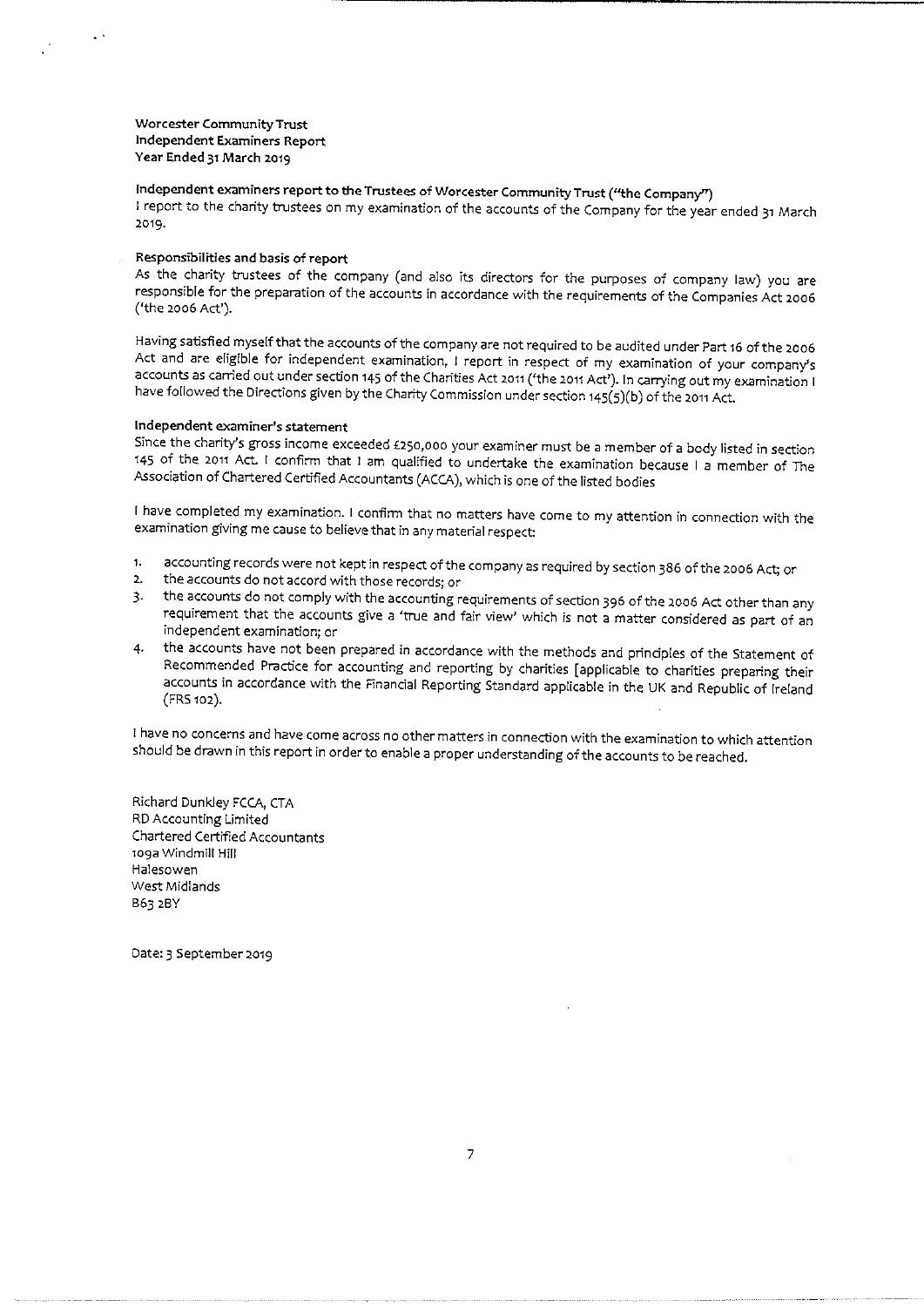# Worcester Community Trus<br>Chai Statement of Financial Activities (Including Income & Expenditure Account<br>Year Ended 31 March 2019

|                                                       |          | Unrestricted<br>funds | Restricted<br>funds | 2019<br>Total | 2018<br><b>Total</b> |
|-------------------------------------------------------|----------|-----------------------|---------------------|---------------|----------------------|
|                                                       | Note     | £                     | £                   | £             | £                    |
| Income and endowments from:<br>Donations and legacies |          |                       |                     |               |                      |
| Charitable activities                                 | 3        | 7,407                 | 2,364               | 9,771         |                      |
| Other trading activities                              | 4        | 281,203               | 341,645             | 622,848       | 5,180                |
| Total                                                 | 5        | 325,195               | 5,311               | 330,506       | 531,928              |
|                                                       |          | 613,805               | 349,320             |               | 310,064              |
| Expenditure on:<br>Charitable activities              |          |                       |                     | 963,125       | 847,172              |
| Net income / (expenditure)                            | 6        | (631,960)             | (347, 802)          | (979, 762)    | 825,517              |
|                                                       |          | (18, 155)             | 1,518               | (16, 637)     | 21,655               |
| Transfers between funds<br>Net movement in funds      | 20<br>16 | (6,016)               | 6,016               |               |                      |
|                                                       |          | (24, 171)             | 7,534               | (16, 637)     | 21,655               |
| Reconciliation of funds:                              |          |                       |                     |               |                      |
| Total funds brought forward                           | 16       | 145,803               | 82,983              | 228,786       | 207.131              |
| Total funds carried forward                           |          |                       |                     |               |                      |
|                                                       | 16       | 121,632               | 90,517              | 212,149       | 228,786              |
|                                                       |          |                       |                     |               |                      |

 $\ddot{\phantom{0}}$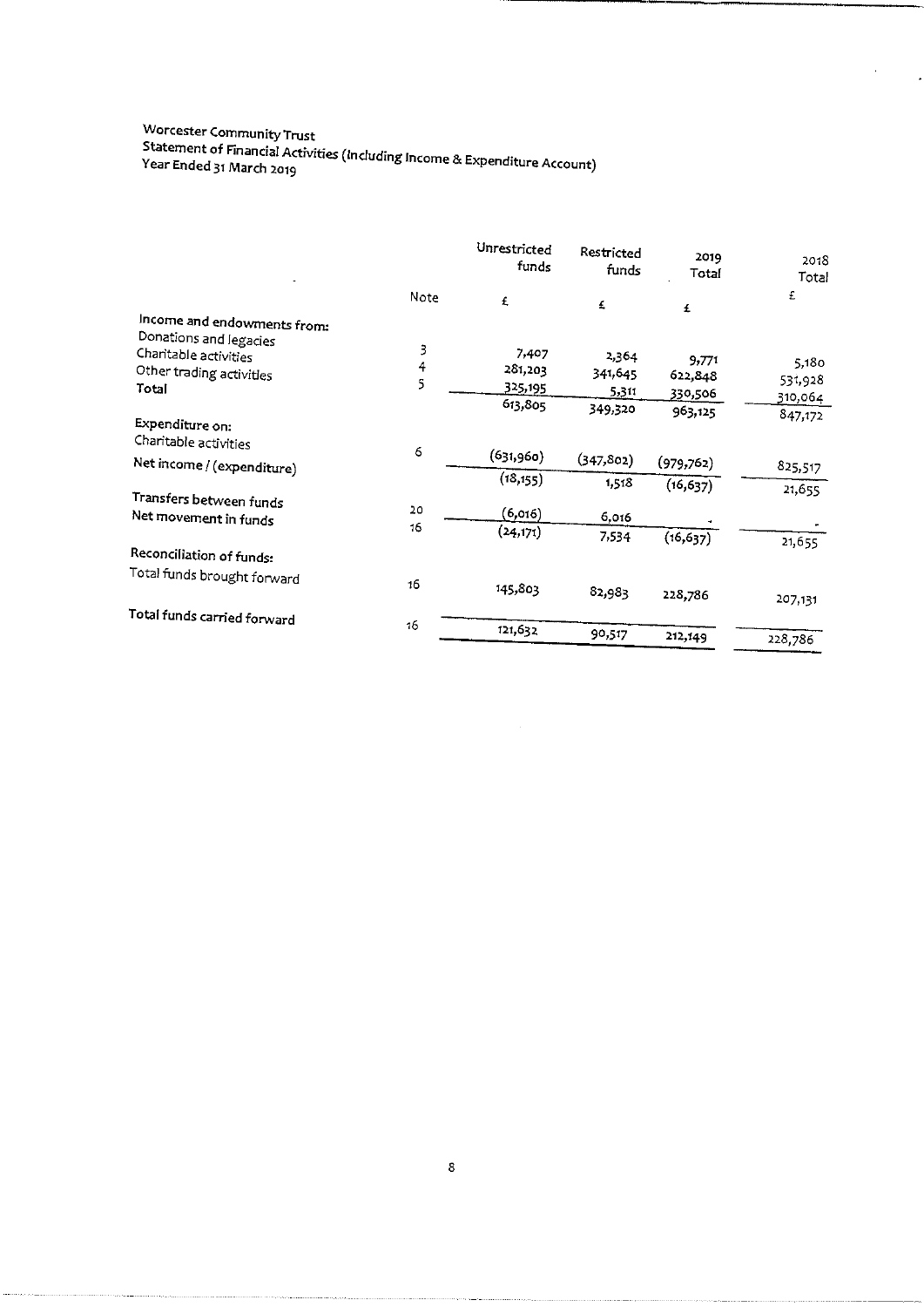#### Worcester Community Trust Balance Sheet Year Ended 31 March 2o19

|                                                   |      | Unrestricted | Restricted | 2019               | 2018        |
|---------------------------------------------------|------|--------------|------------|--------------------|-------------|
|                                                   |      | funds        | funds      | <b>Total funds</b> | Total funds |
| <b>Fixed assets</b>                               | Note | £            | £,         | £                  | £           |
|                                                   |      |              |            |                    |             |
| Tangible assets                                   | 12   | 984          |            | 984                | 3,106       |
| Current assets                                    |      | 984          |            | 984                | 3,106       |
|                                                   |      |              |            |                    |             |
| Debtors                                           | 13   | 34,327       | 10,846     | 43,173             | 29,767      |
| Cash at bank and in hand                          |      | 146,092      | 124,986    | 271,078            | 228,768     |
|                                                   |      | 178,419      | 135,832    | 314,251            | 258,535     |
| Creditors: amounts falling due<br>within one year | 14   | (42,771)     | (45,315)   | (88,086)           | (32, 855)   |
| Net current assets / (liabilities)                |      | 135,648      | 90,517     | 226,165            | 225,680     |
| Total assets less current liabilities             |      | 136,632      | 90,517     | 227,149            | 228,786     |
| Provisions                                        | 18   | (15,000)     |            | (15,000)           |             |
| Net assets / (liabilities)                        |      | 121,632      | 90,517     | 212,149            | 228,786     |
| <b>Charity Funds</b>                              |      |              |            |                    |             |
| Restricted funds                                  | 16   |              |            |                    |             |
| Unrestricted funds                                | 16   |              |            | 90,517             | 82,983      |
|                                                   |      |              |            | 121,632            | 145,803     |
| Total charity funds                               | 16   |              |            | 212,149            | 228,786     |

The charitable company is entitled to exemption from audit under Section <sup>477</sup> of the Companies Act 2oo6 for the year ended 31 March 2o19.

The members have not required the company to obtain an audit of its financial statements for the year ended 31<br>March 2019 in accordance with Section 476 of the Companies Act 2006.

The trustees acknowledge their responsibilities for.

- ensuring that the charitable company keeps accounting records that comply with Sections <sup>366</sup> and <sup>387</sup> of the companies Act 2oo6 and
- preparing financial statements which give a true and fair view of the state of affairs of the charitable ii. company as at the end of each financial year and of its surplus or deficit for each financial year in accordance with the requirements of Sections 394 and <sup>395</sup> and which otherwise comply with the requirements of the Companies Act 2oo6 relating to financial statements, so far as applicable to the charitable company.

behak The financial statements were approved by the Board of Trustees on 3 September 2015 and were signed on its

Richard Alfred Soper-Trustee enter the Corresponding Corresponding to the Corresponding Prustee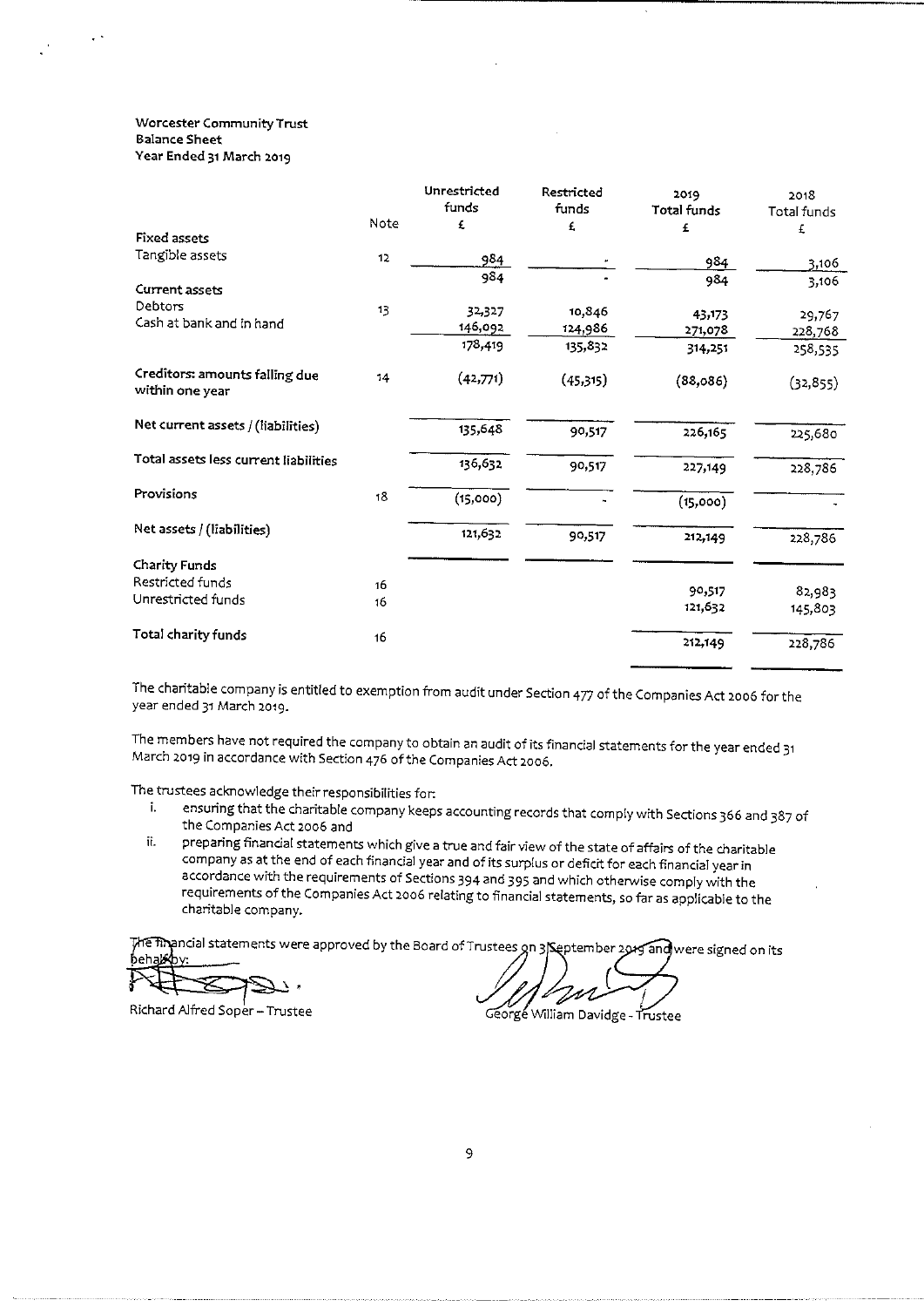Worcester Community Trus<br>Cash H Cash Flow Statemer Year Ended 31 March 2019

| Cash flow from operating activities<br>Cash generated from operations | 2019<br>£ | 2018<br>£ |
|-----------------------------------------------------------------------|-----------|-----------|
| Net cash flow from operating activities                               | 42,310    | 44,431    |
|                                                                       | 42,310    | 44,431    |
| Net increase in cash and cash equivalents                             |           |           |
| Cash and cash equivalents at the start of the reporting period        | 42,310    | 44,431    |
| Cash and cash equivalents at the end of the reporting period          | 228,768   | 184,337   |
|                                                                       | 271,078   | 228,768   |

Recondliation of net income/(Expenditure) to net cash flow from operating activities

|                                                                                                                         | 2019      | 2018   |
|-------------------------------------------------------------------------------------------------------------------------|-----------|--------|
|                                                                                                                         | £         | £      |
| Net income/(Expenditure) for the reporting period (as per the statement<br>of financial activities)<br>Adjustments for: | (16, 637) |        |
| Depreciation charges                                                                                                    |           | 21,655 |
| (Increase) / decrease in debtors                                                                                        | 2,122     | 2,122  |
| Increase in creditors                                                                                                   | (13,406)  | 49     |
| Increase in provisions                                                                                                  | 55.231    | 20,605 |
|                                                                                                                         | 15,000    |        |
| Net cash provided by (and used in) from operating activities                                                            |           |        |
|                                                                                                                         | 42,310    | 44.431 |
|                                                                                                                         |           |        |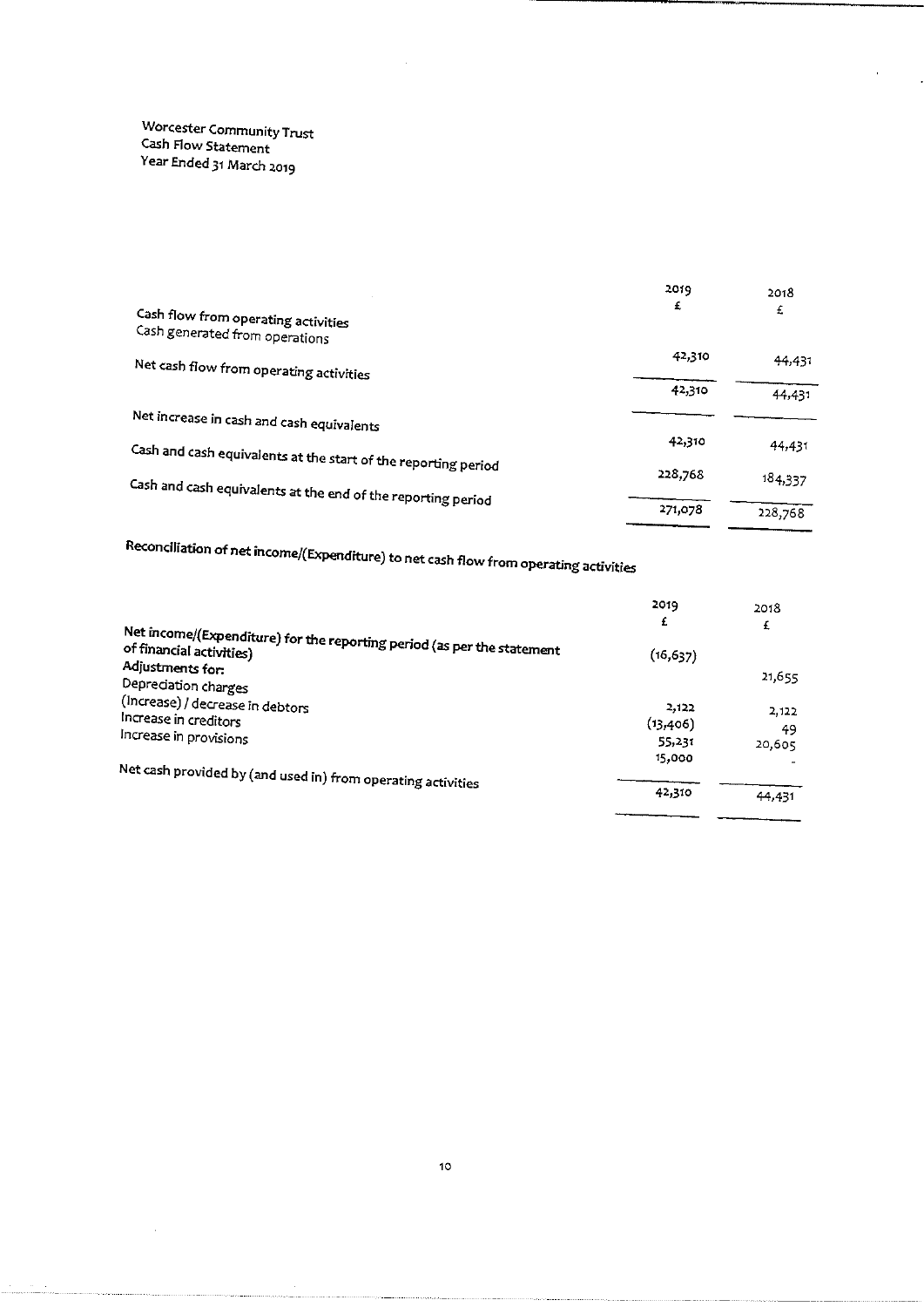#### $\ddot{\mathbf{1}}$ COMPANY INFORMATION

The charity is a company limited by guarantee. The members of the company are the Trustees named in the Report of the Trustees. In the event of the charity being wound up, the liability in respect of the guarantee is limit

#### 2 ACCOUNTING POUCIES

BASIS OF PREPARATION<br>The charity constitutes a public benefit entity as defined by FRS 102. The financial statements have been prepared in accordance with Accounting and Reporting by Charities: Statement of Recommended Practice<br>applicable to charities preparing their accounts in accordance with the Financial Reporting Standard<br>applicable in the UK

The financial statements are prepared on <sup>a</sup> going concern basis under the historical cost convention.

The financial statements are presented in sterling which is the functional currency of the charity and rounded to the nearest  $E$ .

INCOME RECOGNITION<br>All income is recognised in the Statement of Financial Activities once the charity has entitlement to the

funds, it is probable that the income will be received, and the amount can be measured reliably.<br>Income received in respect of renting the charities facilities is recognised as income once the event has taken place. Grants

**EXPENDITURE RECOGNITION**<br>Liabilities are recognised as expenditure as soon as there is a legal or constructive obligation committing the charity to that expenditure, it is probable that a transfer of economic benefits will be required in settlement and the amount of the obligation can be measured reliably. Expenditure is accounted for on an accruals bas

#### SUPPORT COSTS ALLOCATION

Most expenditure is allocated directly to the fund to which it relates. General overheads are recharged to funds via <sup>a</sup> management fee which is determined by the trustees, dependent on the project.

#### TAX

The charity is an exempt charity within the meaning of schedule <sup>S</sup> of the Charities Act <sup>2011</sup> and is considered to pass the tests set out in Paragraph 1 Schedule 6 Finance Act 2010 and therefore it meets the definition of a charitable company for UK corporation tax purposes.

TANGIBLE FIXED ASSETS<br>Tangible fixed assets are stated at cost less accumulated depreciation. Cost includes costs directly attributable to making the asset capable of operating as intended. Assets with a value of less than £1,000 are not capitalised.

Depreciation is provided on ail tangible fixed assets, at rates calculated to write off the cost, less estimated residual value, of each asset on <sup>a</sup> systematic basis over its expected useful life as follows:

Fixtures and fittings 25% on cost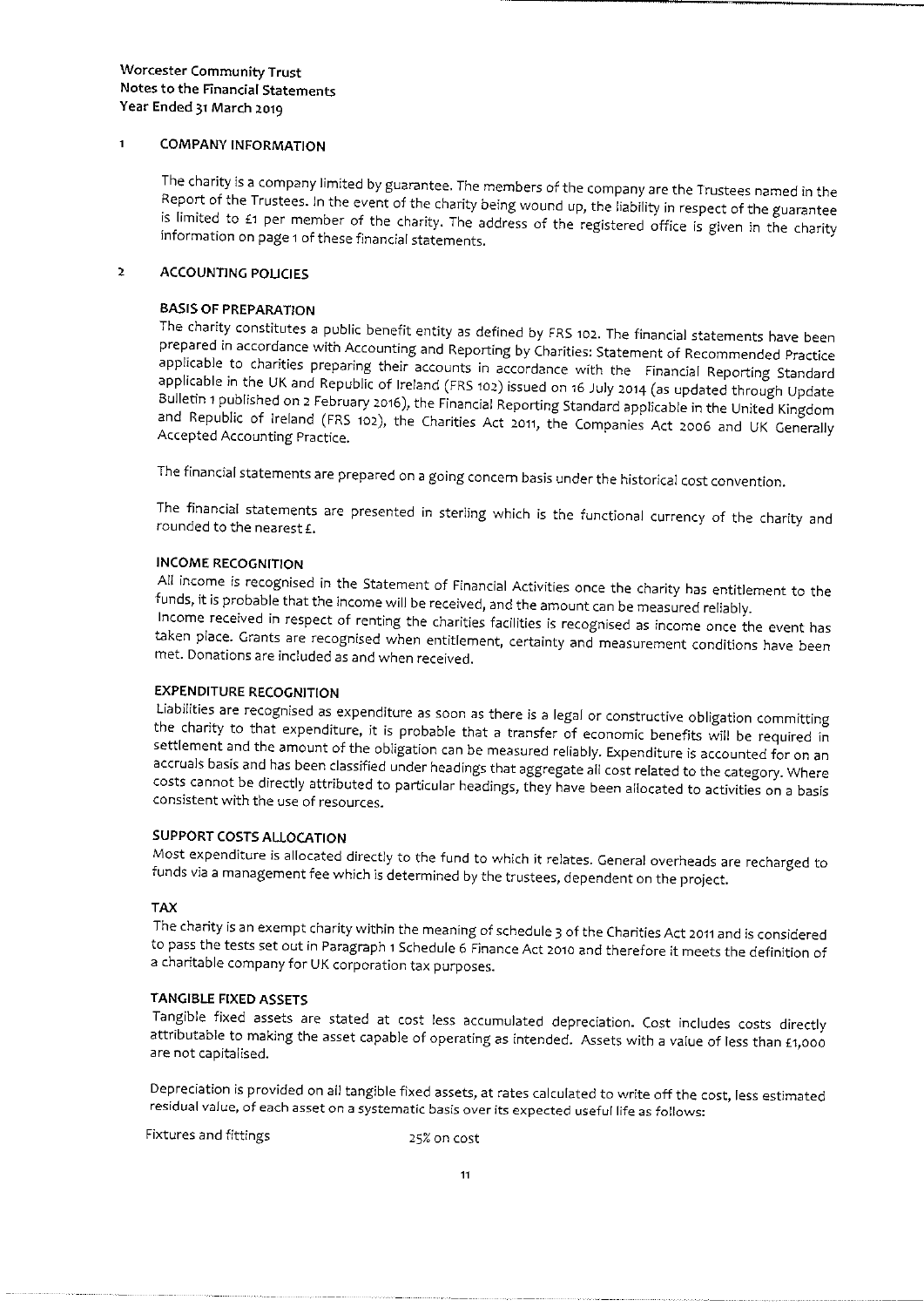#### ACCOUNTING POUCIES —continued  $\overline{a}$

DEBTORS RECEIVABLE AND CREDITORS PAYABLE WITHIN ONE YEAR<br>Debtors and creditors with no stated interest rate and receivable or payable within one year are recorded at hold any complex financial instruments. transaction price. Any losses arising from impairment are recognised in expenditure. The charity does not

### **CASH & INVESTMENTS**

Any cash held in bank accounts that is accessible within one month is not considered to be an investmei<br>and is therefore recognised as cash on the balance sheet. and is therefore recognised as cash on the balance sheet.

#### LEASES

Rentals payable and receivable under operating leases are charged to the SoFA on <sup>a</sup> straight line basis over the period of the lease.

#### EMPLOYEE BENEFITS

The charity operates <sup>a</sup> defined contribution plan for the benefit of its employees. Contributions are expensed as they become payable.

DONATED GOODS, FACILITIES OR SERVICES<br>Donated professional services and donated facilities are recognised as income when the charity has control over Donated professional services and donated facilities are recognised as income when the charity has contro<br>over the item, any conditions associated with the donated item have been met, the receipt of economic<br>benefit from t refer to the trustees' annual report for more information about their contribution. benefit from the use by the charity of the item is probable and that economic benefit can be measured reliably. In accordance with the Charities SORP (FRS 102), the general volunteer time is not recognised and

On receipt, donated professional services and donated facilities are recognised on the basis of the value of<br>the gift to the charity which is the amount the charity would have been willing to pay to obtain services or<br>faci

The trustees consider that the rental market value of the community centres and other properties provided<br>to the charity at a peppercorn rent cannot be measured accurately due to their unique purpose and<br>locations. There a

#### FUNDS

Unrestricted funds are available for use at the discretion of the trustees in furtherance of the general objectives of the charity and which have not been designated for other purposes.

Restricted funds are funds which are to be used in accordance with specific restrictions imposed by donors<br>or which have been raised by the charity for particular purposes. The cost of raising and administering such<br>funds

#### GOING CONCERN

Please refer to the going concern note in the report of trustees on page S.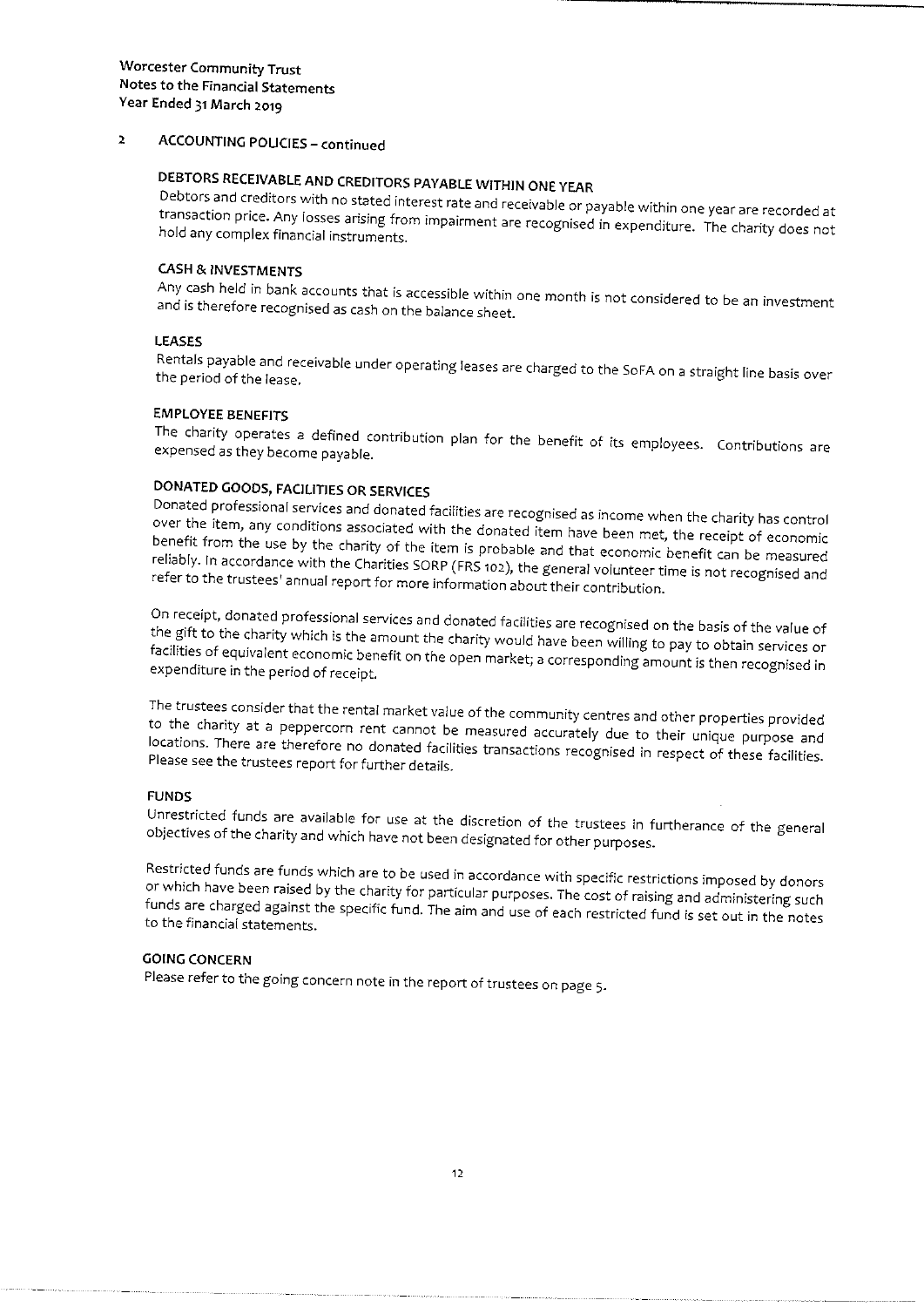$\overline{4}$ 

# <sup>3</sup> INCOME FROM DONATIONS AND LEGACIES

EvesonTrust-Brain acquired injuries course

|                                                         | 2019<br>£ | 2018<br>£ |
|---------------------------------------------------------|-----------|-----------|
| Donations                                               | 9,771     | 5,180     |
|                                                         | 9,771     | 5,180     |
|                                                         |           |           |
| INCOME FROM CHARITABLE ACTIVITIES                       |           |           |
|                                                         | 2019      | 2018      |
|                                                         | £         | £         |
| Grants - Community work                                 |           |           |
|                                                         | 622,848   | 531,928   |
|                                                         | 622,848   | 531,928   |
| Grants received, included in the above, are as follows: |           |           |
|                                                         |           |           |
|                                                         | 2019      | 2018      |
|                                                         | £         | £         |
| Age UK                                                  |           |           |
| ASHA Women's Centre                                     | 27,000    | 24,480    |
| Baron Davenport Charity                                 |           | 4,886     |
| Big Lottery - Community Connect                         |           | 500       |
| Big Lottery - Job Coaching                              | 124,385   | 60,694    |
| Big Lottery - JOY                                       | 64.125    | 39,078    |
| Big Lottery - Re-Decoration Grant                       | 67,726    | 78,564    |
| Bransford Trust - Playschemes                           | 10,000    |           |
| Cadbury Trust (Snack & Chat)                            |           | 25,000    |
| Children in Need                                        | 2,000     |           |
| Community First - Youth Project                         | 10,000    |           |
| Co-operative - Ronkswood                                | 5,000     |           |
| Ecorys - Women's Vote Centenary Fund                    | 1,446     |           |
|                                                         |           |           |

| אלוממט כטווחו היווחו באיי ווהוא<br>Fortis Living - Various                                                                                                                                                                                                                              | 5,000                                     |                                   |
|-----------------------------------------------------------------------------------------------------------------------------------------------------------------------------------------------------------------------------------------------------------------------------------------|-------------------------------------------|-----------------------------------|
| Groundwork UK (Snack & Chat)                                                                                                                                                                                                                                                            | 2,131                                     | ۰                                 |
| Harrison Clark- Dines Green Youth                                                                                                                                                                                                                                                       | 2,000                                     | 1,314                             |
| Kinship Carers                                                                                                                                                                                                                                                                          | 1,000                                     | $\overline{\phantom{a}}$          |
| Laslett's (Hinton) Charity - Funding for play lunches<br>Margaret Westwood Charity - Open Access Youth resources<br>Other Miscellaneous Grants<br>Sanctuary Housing - Building block skills<br>Sports Partnership Hereford & Worcester-Summer Programme<br>St Martin's United Charities | 1,875<br>1,000<br>3,610<br>3,000<br>2,000 | 2,000<br>$\tilde{\phantom{a}}$    |
| The Worcester Consolidated Municipal Charity (Play)<br>UK Youth - FutureProof Leadership<br>West Mercia Police (DAWN)<br>Worcester City Council - Additional Support grant                                                                                                              | 600<br>18,000<br>1,350<br>54,000          | 1,000<br>18,125<br>370.<br>25,000 |

2,000

 $\Box$ l.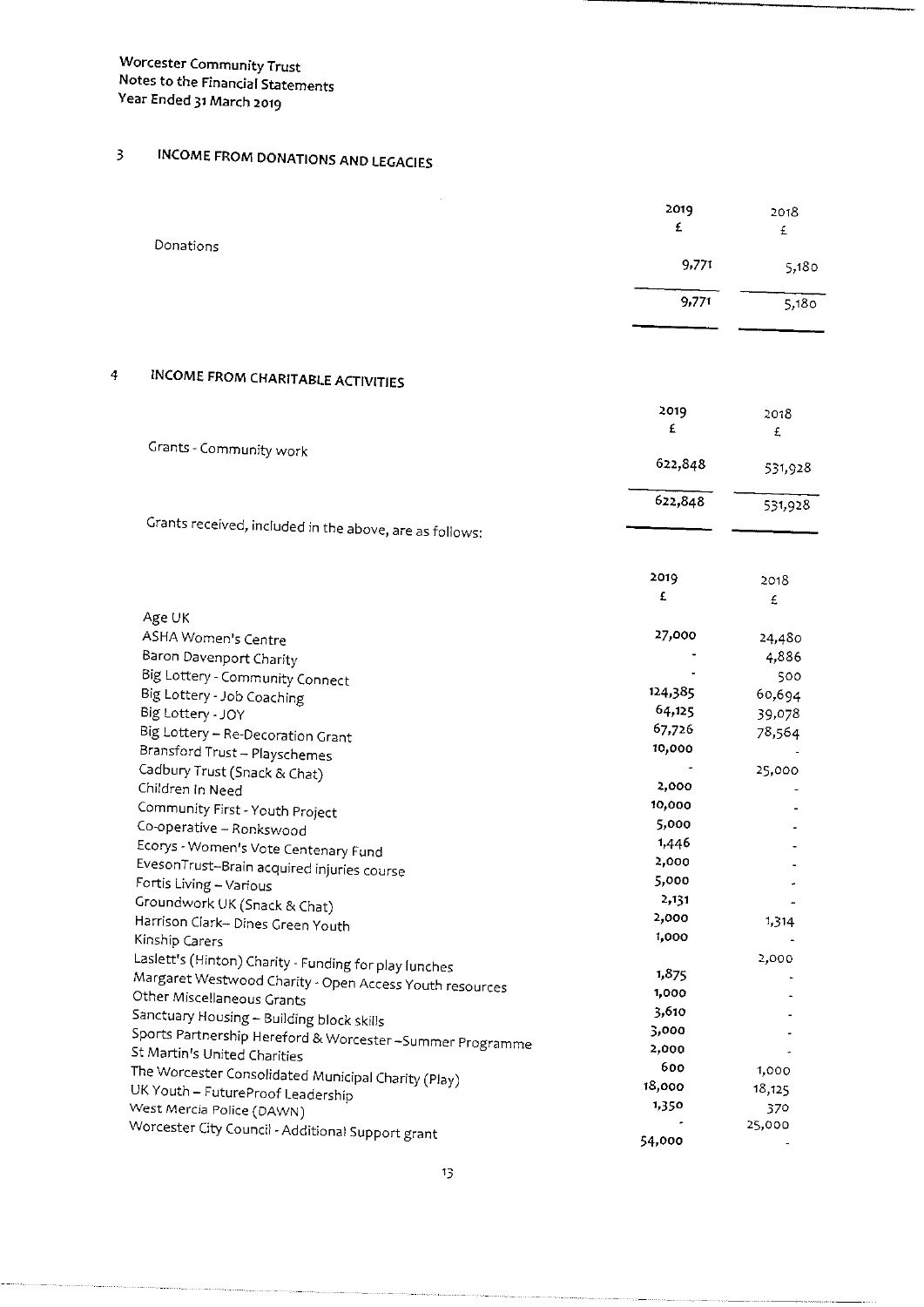Grants received - continued. ..

| Worcester City Council - Growth Grant<br>Worcester City Council - Management Grant<br>Worcester City Council - Other miscellaneous grants<br>Worcester City Council - DAWN<br>Worcester Councillor's Grants / Funding<br>Worcester County Council - Youth/Positive activities<br>Worcester Play Council<br>Worcestershire Community Foundation - Tampon Tax (DAWN)<br>Worcestershire County Council - CLT Programme<br>Worcestershire County Council - Health & Safety<br>YSS Limited | 5,038<br>72,130<br>2,250<br>31,750<br>9,830<br>80,670<br>9,983<br>1,949 | 112,130<br>10,228<br>116,305<br>2,178<br>4.273<br>4,730<br>1,073 |
|---------------------------------------------------------------------------------------------------------------------------------------------------------------------------------------------------------------------------------------------------------------------------------------------------------------------------------------------------------------------------------------------------------------------------------------------------------------------------------------|-------------------------------------------------------------------------|------------------------------------------------------------------|
|                                                                                                                                                                                                                                                                                                                                                                                                                                                                                       |                                                                         |                                                                  |

 $\mathcal{P}(\mathbf{x})$ 

 $\ddot{\phantom{0}}$ 

|  | 622,848 |         |
|--|---------|---------|
|  | . .     | 531,928 |
|  |         |         |
|  |         |         |

 $\mathcal{A}^{\mathcal{A}}$ 

 $\ddot{\phantom{a}}$ 

 $\mathcal{A}$ 

#### INCOME FROM OTHER TRADING ACTIVITIES  $\overline{5}$

|                              | 2019<br>£ | 2018<br>£ |
|------------------------------|-----------|-----------|
| Room hire                    |           |           |
| Subscriptions and activities | 258,416   | 249,036   |
| Other income                 | 72,090    | 57,525    |
|                              | $\bullet$ | 3,503     |
|                              | 330,506   | 310,064   |
|                              |           |           |

### 6 EXPENDITURE

. . . . . . . . . . . . .

All expenditure is undertaken for charitable purposes and is summarised as follows:

|                                                | 2019    | 2018    |
|------------------------------------------------|---------|---------|
| Premises costs                                 | £       | £       |
| Staff costs (including training / consultants) | 112,740 | 80,767  |
| Direct costs of activities                     | 693,949 | 577,591 |
| Professional fees                              | 106,088 | 95.108  |
| Depreciation                                   | 7.197   | 12,519  |
| Fee, Licences & Insurance                      | 2,122   | 2,122   |
| IT, Telephone & Office costs                   | 18,232  | 19,374  |
|                                                | 39,434  | 38,037  |
|                                                | 979,762 | 825,517 |
|                                                |         |         |

Expenditure allocated by fund is shown in note 16.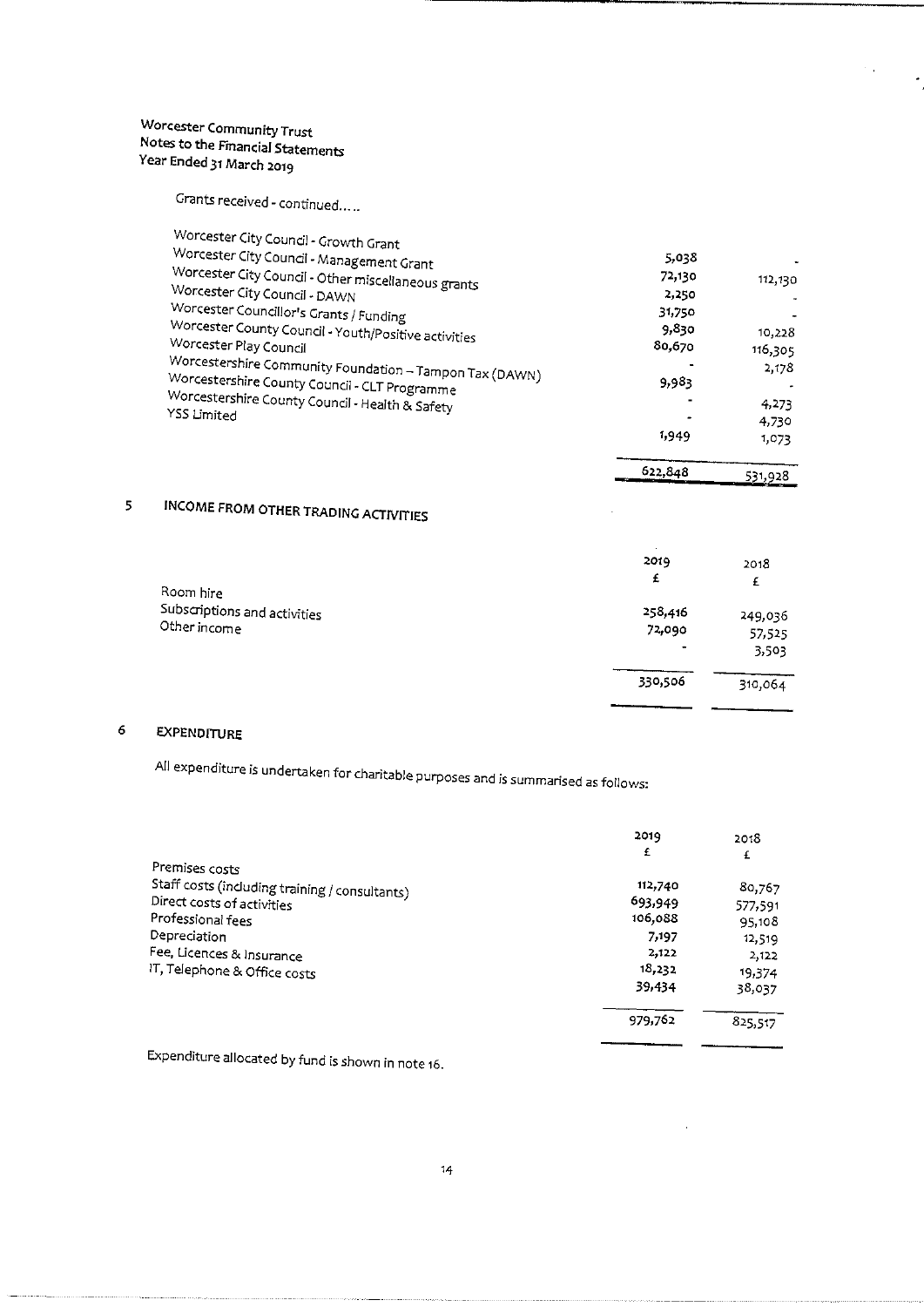$\frac{1}{2}$  and  $\frac{1}{2}$ 

#### $\overline{7}$ NET INCOME/(EXPENDITURE)

Net income/(expenditure) is stated after charging:

|                             | 2019   | 2018  |
|-----------------------------|--------|-------|
| Depreciation - owned assets | 2.12.2 | 2.122 |

### 8 Independent examiners remuneration

The independent examiners remuneration amounts to an independent examination fee of £796 (2018 -<br>£2,160) and preparation of management accounts and general support/meetings of £3881 (2018 - £7,200).

#### 9 TRUSTEES REMUNERATION AND BENEFITS

The trustees neither received nor waived any remuneration or other benefits during the year ending <sup>31</sup> March 2019 (2018: £Nil)

#### TRUSTEES EXPENSES

There were no trustees' expenses paid for the year ending 31 March 2019 (2018: £Nil)

#### 10 STAFF COSTS

The average monthly number of employees during the year was 48 (2018: 49). The average full time equivalent was estimated to be 28 (2o18: 29)

The total staff costs and employee benefits were as follows:

|                     | 2019    | 2018    |
|---------------------|---------|---------|
|                     | £       | £       |
| Wages and salaries  | 606,941 | 520,197 |
| Social security     | 38,805  | 31,212  |
| Other pension costs | 9.201   | 9,206   |
| Redundancy costs    | 5,237   |         |
|                     | 660,184 | 560,615 |

The above pension costs represent the total employer contributions into defined contribution schemes for the year.

Total remuneration paid to key management personnel during the year was £91,041 (2018: £83,485). This excludes employers pension contributions. Employers pension contributions paid to key management personnel during the year was £3,383 (2018: £3,169)

Redundancy payments totalling £5,237 have been made during the current year (2018: nil).

No employees received total employee benefits of more than £60,000.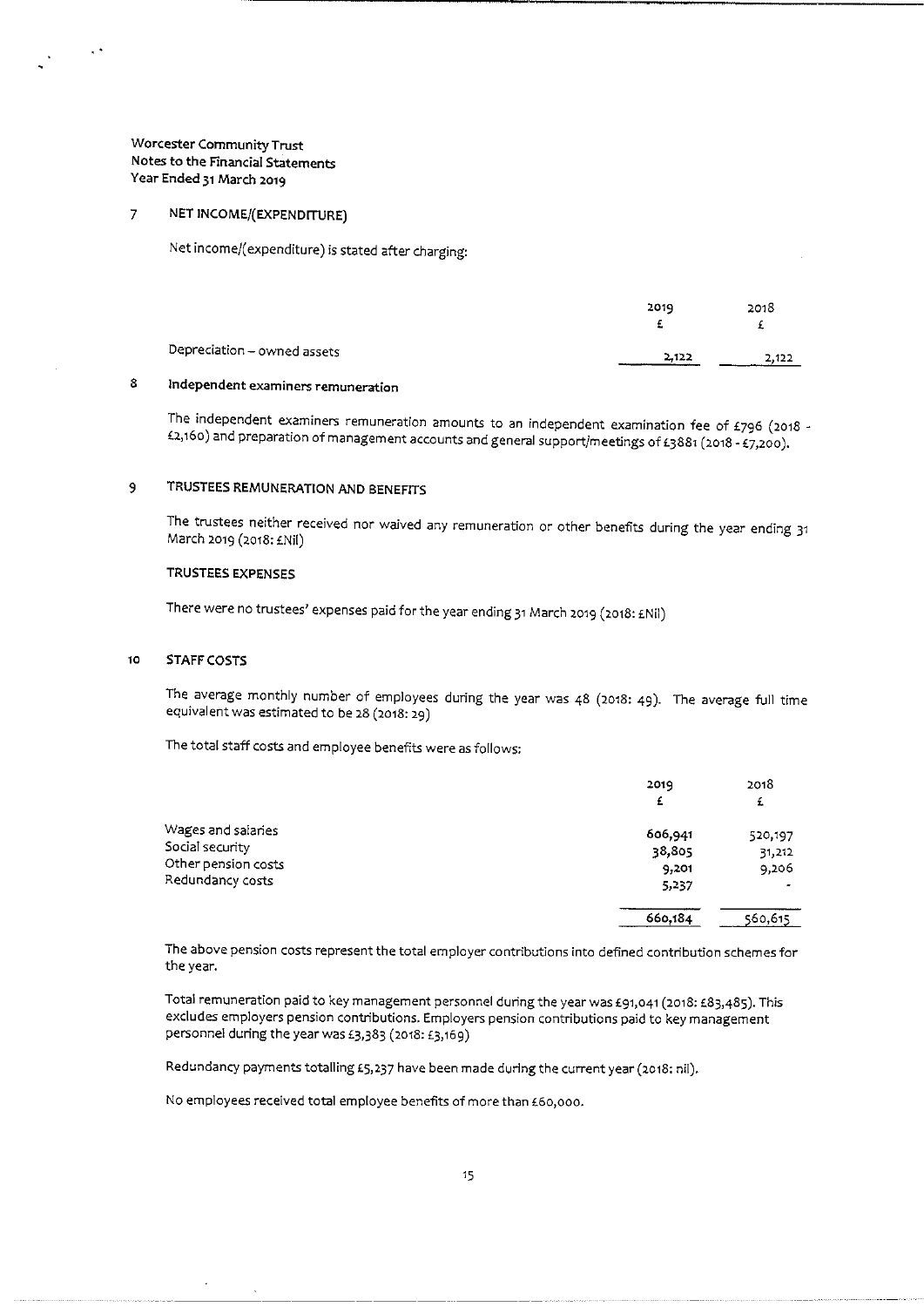#### n TANGIBLE FIXED ASSETS

|                                 | <b>Fixtures</b><br>and<br>fittings<br>£ |
|---------------------------------|-----------------------------------------|
| COST                            |                                         |
| At 1 April 2018                 | 133,115                                 |
| Additions                       |                                         |
| Disposals                       |                                         |
| At 31 March 2019                | 133,115                                 |
| DEPRECIATION<br>At 1 April 2018 | 130,009                                 |
| Charge for the year             | 2,122                                   |
| Eliminated on disposals         |                                         |
| At 31 March 2019                | 132,131                                 |
|                                 |                                         |
|                                 |                                         |
| <b>NET BOOK VALUE</b>           |                                         |
| At 31 March 2019                | 984                                     |
| At 31 March 2018                | 3,106                                   |

#### ia DEBTORS

|                                                 | 2019<br>£   | 2018<br>£       |
|-------------------------------------------------|-------------|-----------------|
| Trade debtors<br>Prepayments and accrued income | 43,173<br>۰ | 23,163<br>6,604 |
|                                                 | 43,173      | 29,767          |

÷,

۰.

### 13 CREDITORS: AMOUNTS FALLING DUE WITHIN ONE YEAR

| 2019                              | 2018   |
|-----------------------------------|--------|
| £                                 | £      |
| $\overline{\phantom{a}}$<br>5.504 | 2,434  |
| 10,282                            | 9,338  |
| 45,315                            | 12,019 |
| 26,935                            | 9,064  |
| 88,086                            | 32,855 |
|                                   |        |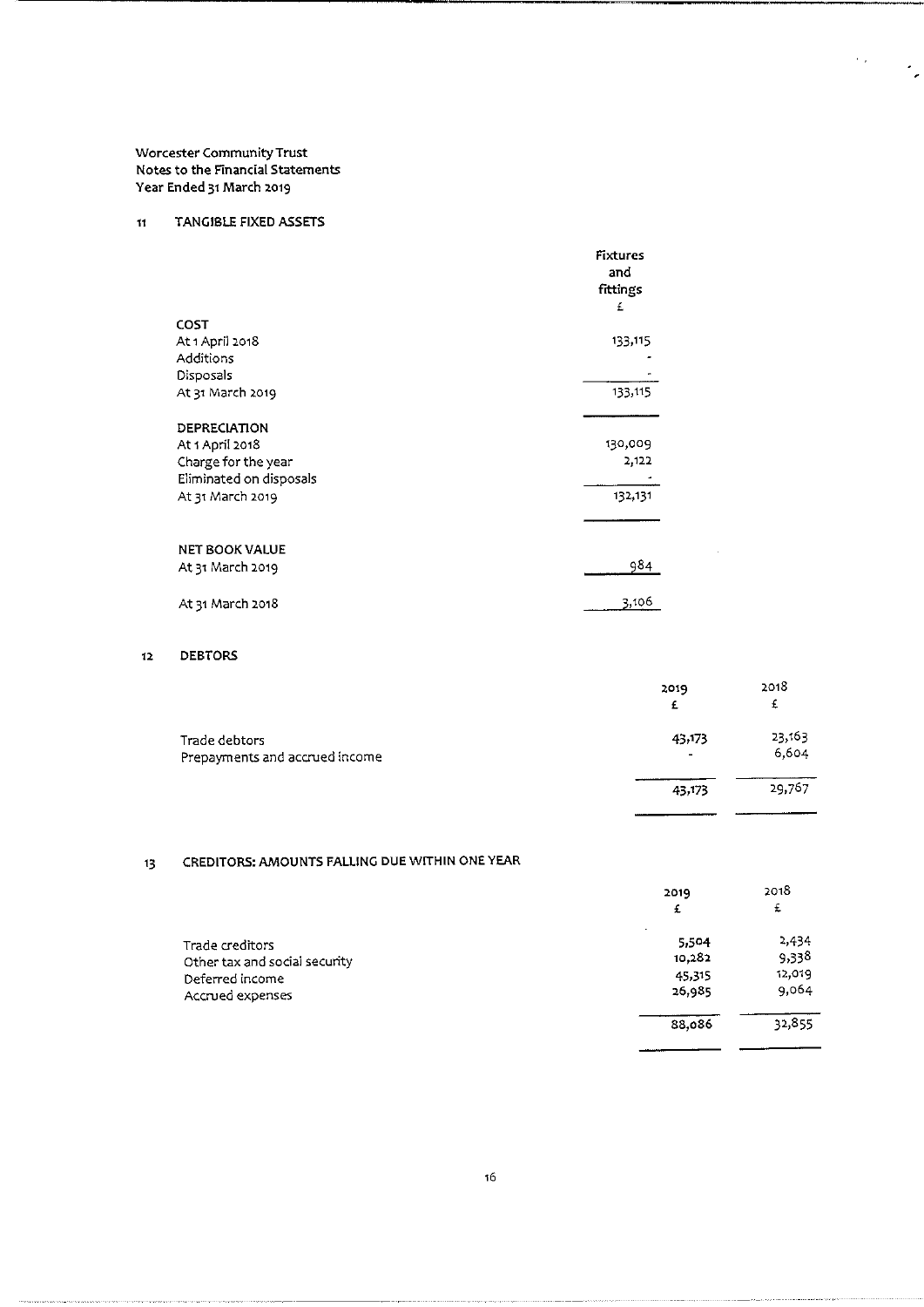#### $14$ DEFERRED INCOME

 $\epsilon$  .

|                            | 2019      | 2018     |
|----------------------------|-----------|----------|
|                            | £         | ±.       |
| Brought forward            | 12,019    |          |
| Received during the year   | 215,681   | 72,713   |
| Amounts released to income | (182,385) | (60,694) |
| Carried forward            | 45,315    | 12,019   |

incoming resources are deterred in accordance with section 5.<sup>24</sup> of the Statement of Recommended Practice (FRS102) whereby income is subject to performance-related condition.

The above relate to Community Connectors and JOY restricted funds.

#### 15 LEASES

Total future minimum lease payments under non-cancellable operating leases are as follows:

|                                              | 2019<br>£ | 2018<br>£ |
|----------------------------------------------|-----------|-----------|
| Not later than one year                      | 1,634     | 1,416     |
| Later than one and not later than five years | 3,268     | 2,832     |
|                                              | 4,902     | 4,248     |
|                                              |           |           |

The Trust leases the following properties in order to carry out its purposes:

- <sup>~</sup> The Tolladine Community Centre
- <sup>~</sup> The Horizon Community Centre
- <sup>~</sup> The Wardon Commcunity Centre
- ~ The KVG Communicy Centre
- The Ronkswood Community Centre<br>• The Green Centre
- ~ The Creen Centre

The Trust currently rents these properties for £1 per annum.

Each lease commenced on <sup>1</sup> October zoto fora term of 3o years.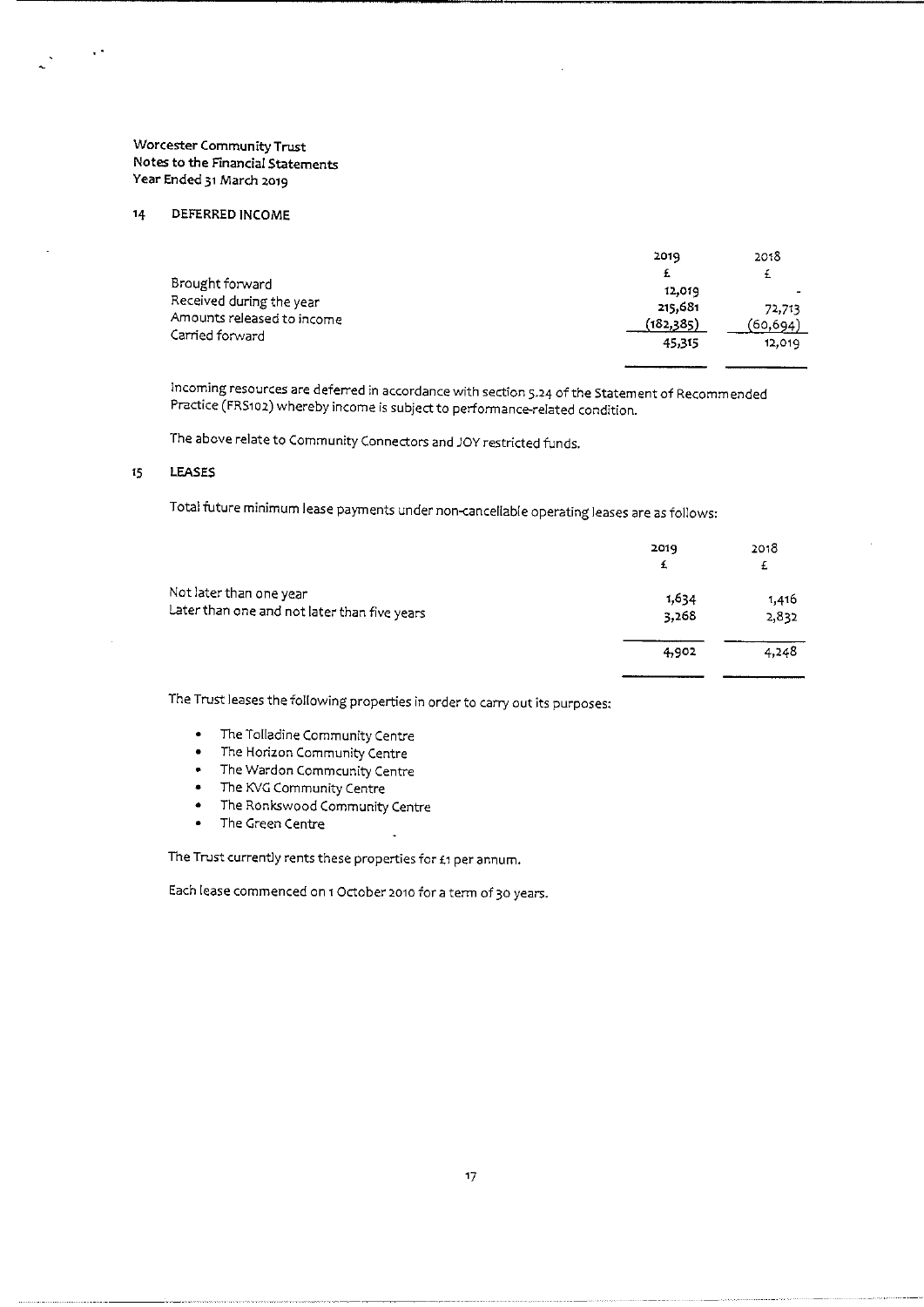## 16 MOVEMENT IN FUNDS

Unrestricted funds

|                  | Balance at 1<br>April 2018<br>£         | Income<br>£ | Expenditure<br>£            | Transfers<br>£ | Balance at 31<br>March 2019<br>£ |
|------------------|-----------------------------------------|-------------|-----------------------------|----------------|----------------------------------|
| Unrestricted     | 145,803                                 | 613,805     | (631,960)                   | (6,016)        | 121,632                          |
|                  | 145,803                                 | 613,805     | (631,960)                   | (6,016)        | 121,632                          |
| Restricted funds |                                         |             |                             |                |                                  |
|                  | Balance at 1<br>א <del>ו</del> מל Anril | ممصطفا      | The same search of the con- |                | Balance at 31                    |

 $\epsilon_{\rm 0}$  .

 $\ddot{\phantom{0}}$ 

 $\hat{\mathcal{A}}$ 

|                                                                                                                                                                            | April 2018<br>£                                        | Income<br>£                                                                   | Expenditure<br>£                                                                             | Transfers<br>£ | PULLING OL 11<br>March 2019<br>£                                         |
|----------------------------------------------------------------------------------------------------------------------------------------------------------------------------|--------------------------------------------------------|-------------------------------------------------------------------------------|----------------------------------------------------------------------------------------------|----------------|--------------------------------------------------------------------------|
| DAWN<br>Community Connect<br>Playschemes<br>JOY (formally ASHA)<br>Job Coach<br><b>Building Capabilities</b><br>Children in Need<br>Re-Decorating<br>Small funds (<£3,000) | 10,667<br>18,818<br>19,634<br>27.044<br>5.668<br>1,156 | 43,283<br>111,616<br>23,796<br>70,768<br>63,426<br>15,000<br>10,681<br>10,750 | (28, 197)<br>(109,773)<br>(41,541)<br>(85,097)<br>(62, 877)<br>(15,000)<br>(5, 193)<br>(124) | 6,016          | 31.765<br>20,661<br>1,889<br>12,715<br>6,217<br>5,488<br>10,750<br>1,032 |
|                                                                                                                                                                            | 82,983                                                 | 349,320                                                                       | (347, 802)                                                                                   | 6.016          | 90,517                                                                   |
| <b>TOTAL FUNDS</b>                                                                                                                                                         | 228,786                                                | 963,125                                                                       | (979, 762)                                                                                   |                | 212,149                                                                  |

 $\hat{\boldsymbol{\beta}}$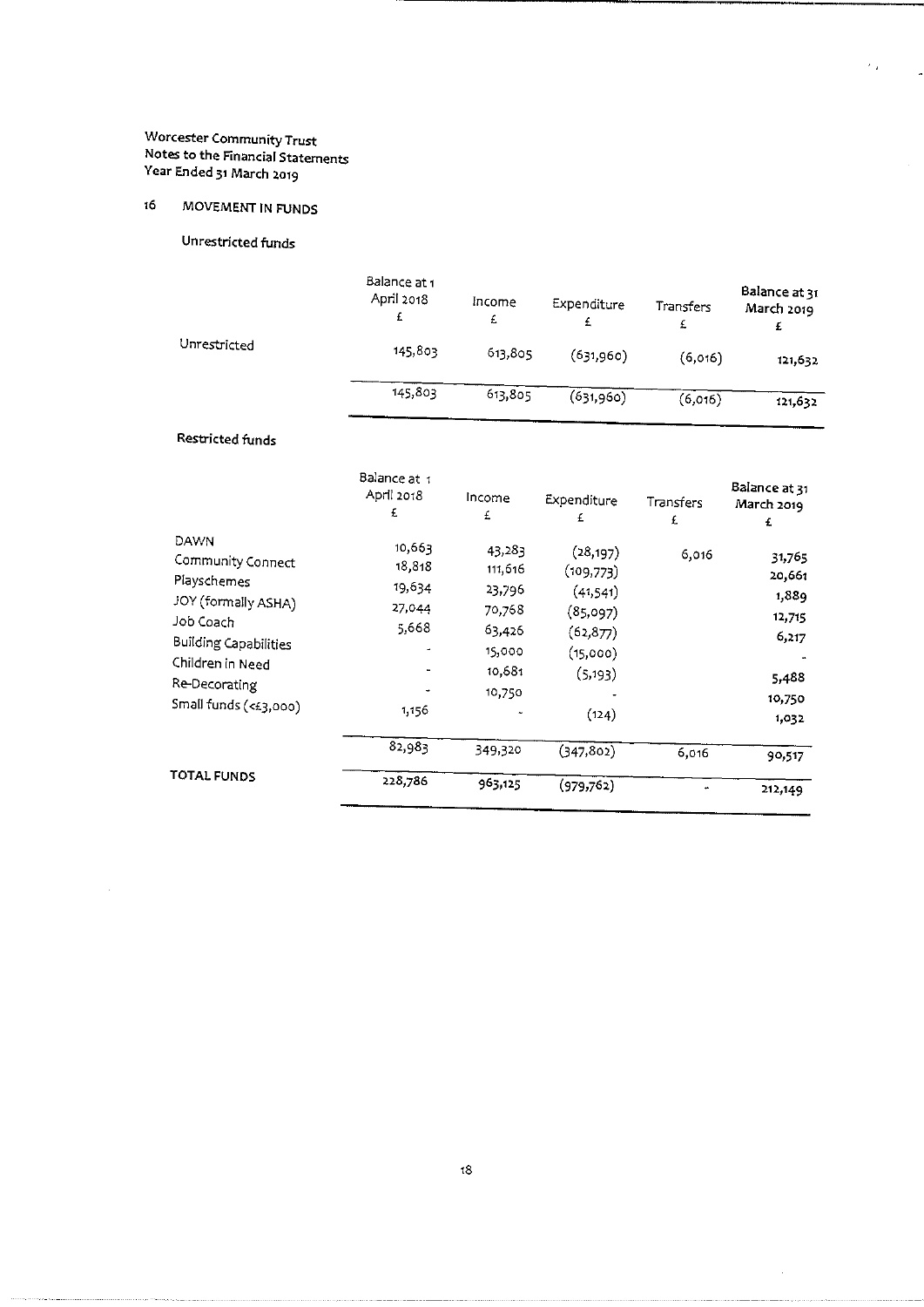$\frac{1}{\left|\mathbf{a}\right|}\left|\frac{1}{\left|\mathbf{a}\right|}\right|$ 

## 16 MOVEMENT IN FUNDS - continued

Unrestricted funds - comparative

|              | Balance at 1<br>April 2017 | Income  | Expenditure | Transfers | Balance at<br>31 March<br>2018 |
|--------------|----------------------------|---------|-------------|-----------|--------------------------------|
|              | £                          | £       | £           | £         | £                              |
| Unrestricted | 175,498                    | 573,030 | (603, 812)  | 1,087     | 145,803                        |
|              | 175,498                    | 573,030 | (603,812)   | 1,087     | 145,803                        |

## Restricted funds —comparative

| Balance at 1<br>April 2017 | Income  | Expenditure | Transfers      | Balance at<br>31 March<br>2018 |
|----------------------------|---------|-------------|----------------|--------------------------------|
| £                          | £       | £           | £              | £                              |
| 66                         | 38,000  | (27, 403)   |                | 10,663                         |
|                            | 61,444  | (42, 626)   | $\blacksquare$ | 18,818                         |
| 2,500                      | 48,078  | (30, 944)   |                | 19,634                         |
| 8,200                      |         | (8,200)     |                |                                |
| 18,418                     | 85,167  | (76, 541)   |                | 27,044                         |
|                            | 39,102  | (33, 434)   | $\bullet$      | 5,668                          |
| 2,449                      | 2,351   | (2, 557)    | (1,087)        | 1.150                          |
| 31,633                     | 274,142 | (221,705)   | (1,087)        | 82,983                         |
| 207,131                    | 847,172 | (825, 517)  |                | 228,786                        |
|                            |         |             |                |                                |